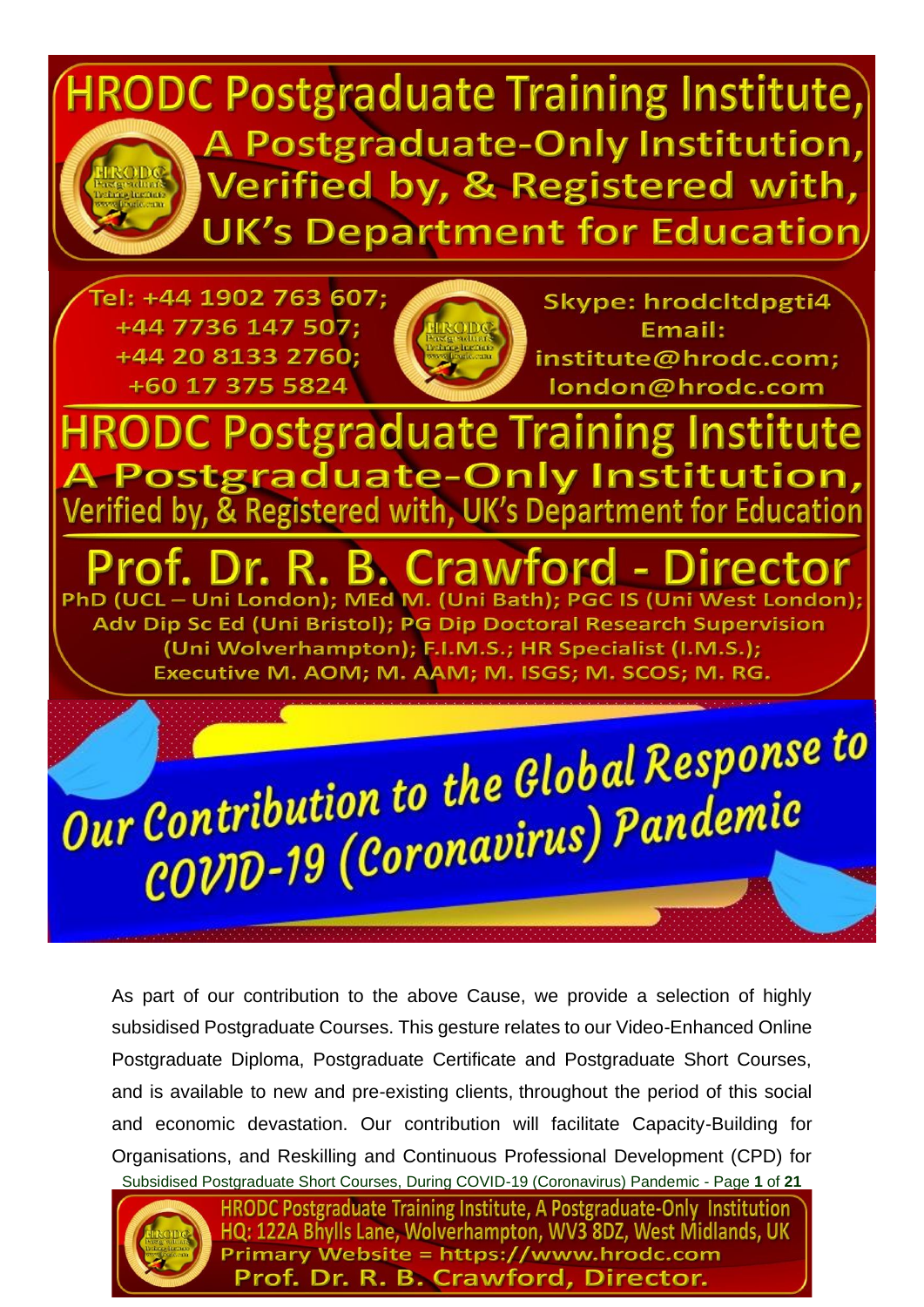individuals, in anticipation of improved productivity and enhanced organisational effectiveness, on our societies' return to normality. Our subsidised charges are exemplified by:

- ➢ A 20-Day, Double-Credit, 60 Credit-Hours, Postgraduate Short Course, which now costs £3,600.00, per Delegate; and
- ➢ A 10-Day (30 Credit-Hours) Postgraduate Short Course is charged at £1,800.00, per Delegate.

The duration of these courses is based on **3 hours per day**. The normal discounted charges for the above examples are represented as £6,700.00; and £3,350.00, per Delegate, respectively.

Subsidised Postgraduate Short Courses, During COVID-19 (Coronavirus) Pandemic - Page **2** of **21**



**HRODC Postgraduate Training Institute, A Postgraduate-Only Institution** HQ: 122A Bhylls Lane, Wolverhampton, WV3 8DZ, West Midlands, UK nary Website = https://www.hrodc.com Prof. Dr. R. B. Crawford, Director.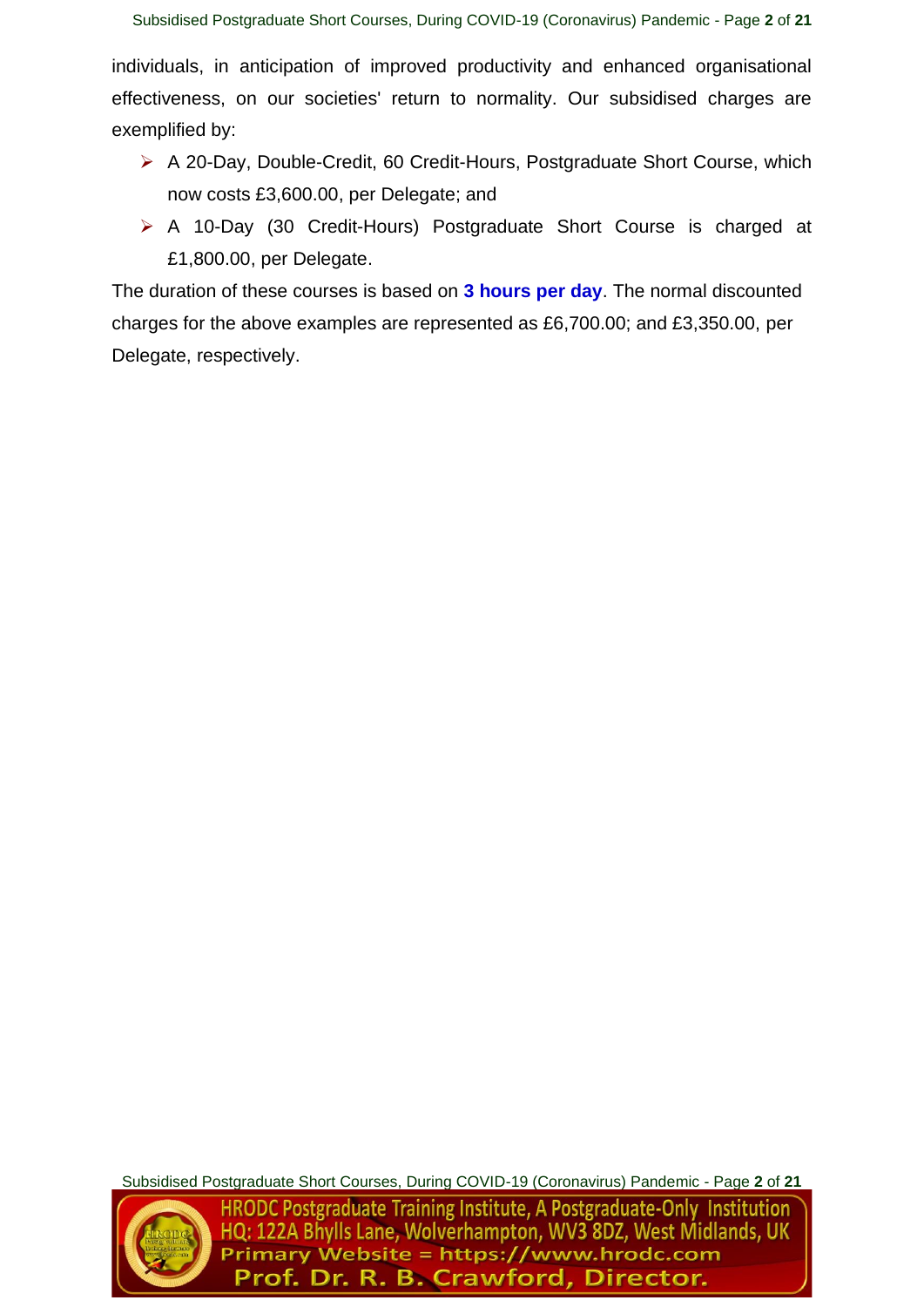| <b>Course #</b> | <b>Subsidised Postgraduate Course Title;</b><br><b>Click Each To Download Respective Brochure.</b>                                                                                                                                                                                                                   | Duration, @ 3<br><b>Hrs. Per Day</b> | <b>Cost Per</b><br><b>Delegate</b> |
|-----------------|----------------------------------------------------------------------------------------------------------------------------------------------------------------------------------------------------------------------------------------------------------------------------------------------------------------------|--------------------------------------|------------------------------------|
| 001             | Dynamics of Organisational Change Management Course, Leading to Diploma -<br>Postgraduate - in Organisational Change Management, 30 Credit-Hours,<br>Accumulating to a Postgraduate Certificate, with 15 additional Credit-Hours, and a<br>Postgraduate Diploma, with 330 additional Credit-Hours.                   | 10 Days                              | £1,800.00                          |
| 002             | Client or Customer Care Course, Leading to Diploma - Postgraduate - in Client or<br>Customer Care, Double-Credit, 60 Credit-Hours, accumulating to a Postgraduate<br>Certificate, with 120 additional Credit-Hours, and a Postgraduate Diploma, with 300<br>additional Credit-Hours.                                 | 20 Days                              | £3,600.00                          |
| 003             | Trainer Training: Training for Trainers Course, Leading to Diploma - Postgraduate - in<br>Trainer Training: Training for Trainers, Double-Credit, 60 Credit-Hours, accumulating<br>to a Postgraduate Certificate, with 120 additional Credit-Hours, and a Postgraduate<br>Diploma, with 300 additional Credit-Hours. | 20 Days                              | £3,600.00                          |
| 004             | Motivating Workers: Intrinsic and Extrinsic Rewards Course, Leading to Diploma -<br>Postgraduate – in Worker Motivation, 30 Credit-Hours, accumulating to a Postgraduate                                                                                                                                             | <b>10 Days</b>                       | £1,800.00                          |



Subsidised Postgraduate Short Courses, During COVID-19 (Coronavirus) Pandemic - Page 3 of 21<br>
HRODC Postgraduate Training Institute, A Postgraduate-Only Institution<br>
HQ: 122A Bhylls Lane, Wolverhampton, WV3 8DZ, West Midla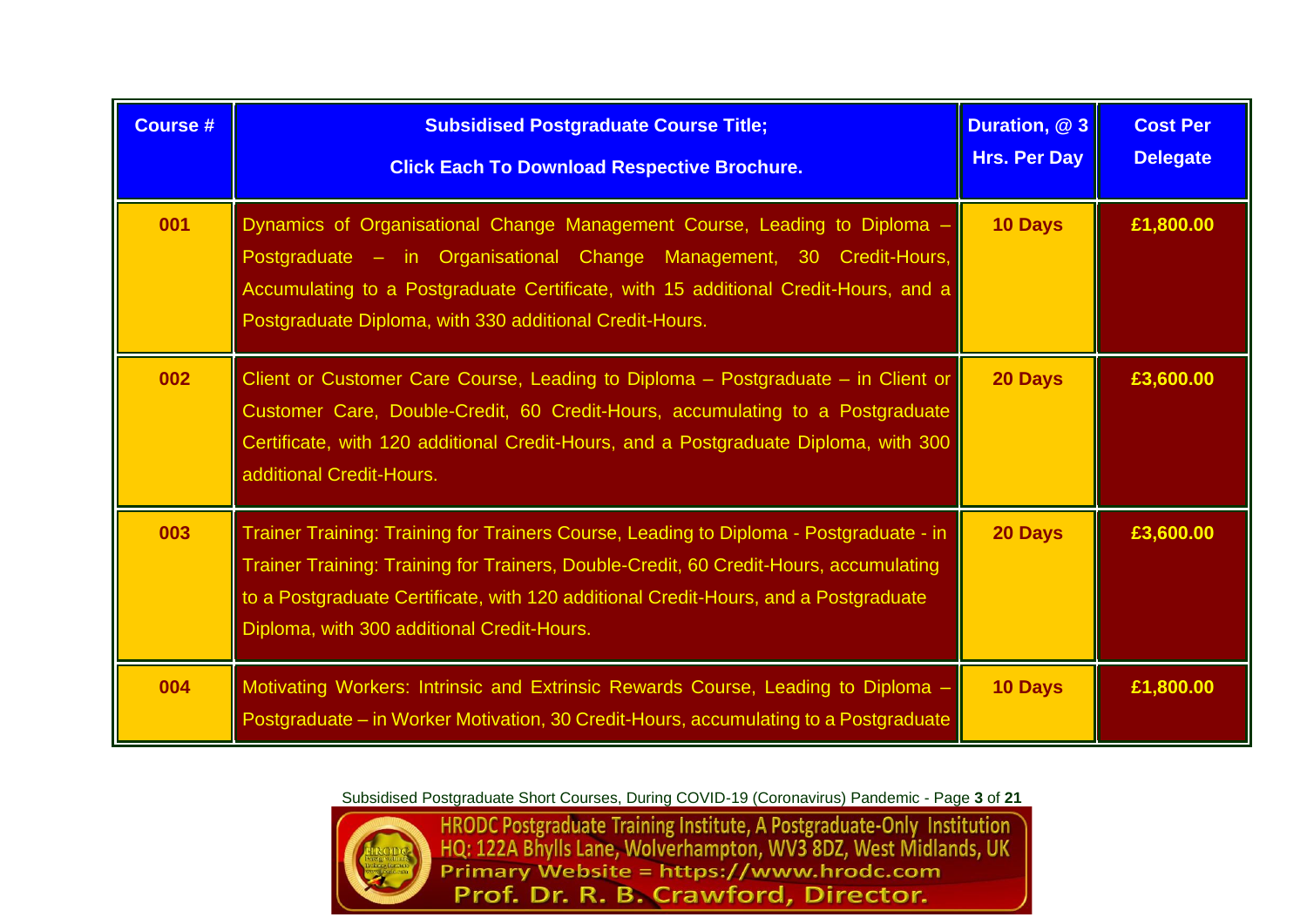| <b>Course #</b> | <b>Subsidised Postgraduate Course Title;</b><br><b>Click Each To Download Respective Brochure.</b>                                                                                                                                                                                                                                                                                                    | Duration, @ 3<br><b>Hrs. Per Day</b> | <b>Cost Per</b><br><b>Delegate</b> |
|-----------------|-------------------------------------------------------------------------------------------------------------------------------------------------------------------------------------------------------------------------------------------------------------------------------------------------------------------------------------------------------------------------------------------------------|--------------------------------------|------------------------------------|
|                 | Certificate, with 150 additional Credit-Hours, and a Postgraduate Diploma, with 330<br>additional Credit-Hours.                                                                                                                                                                                                                                                                                       |                                      |                                    |
| 005             | Recruitment & Selection - Employee Resourcing: Recruitment & Selection Course,<br>Leading to Diploma - Postgraduate - in Employee Resourcing, 30 Credit-Hours,<br>accumulating to a Postgraduate Certificate, with 150 additional Credit-Hours, and a<br>Postgraduate Diploma, with 330 additional Credit-Hours.                                                                                      | <b>10 Days</b>                       | £1,800.00                          |
| 006             | Diversity Management: A Value-Added Inclusion Course, Leading to Diploma<br>Postgraduate in Diversity Management, 30 Credit-Hours, accumulating to a<br>Postgraduate Certificate, with 150 additional Credit-Hours, and a Postgraduate<br>Diploma, with 330 additional Credit-Hours.                                                                                                                  | 10 Days                              | £1,800.00                          |
| 007             | Research Project: Design, Conduct & Report - Research Methodology, Qualitative<br>Methodology, Qualitative Methodology, Ethnography, Ethnomethodology Course,<br>Leading to Diploma - Postgraduate - in Research Project Management, Double-Credit,<br>accumulating to a Postgraduate Certificate, with 120 additional Credit-Hours, and a<br>Postgraduate Diploma, with 300 additional Credit-Hours. | 20 Days                              | £3,600.00                          |



Subsidised Postgraduate Short Courses, During COVID-19 (Coronavirus) Pandemic - Page 4 of 21<br>HRODC Postgraduate Training Institute, A Postgraduate-Only Institution<br>HQ: 122A Bhylls Lane, Wolverhampton, WV3 8DZ, West Midland Prof. Dr. R. B. Crawford, Director.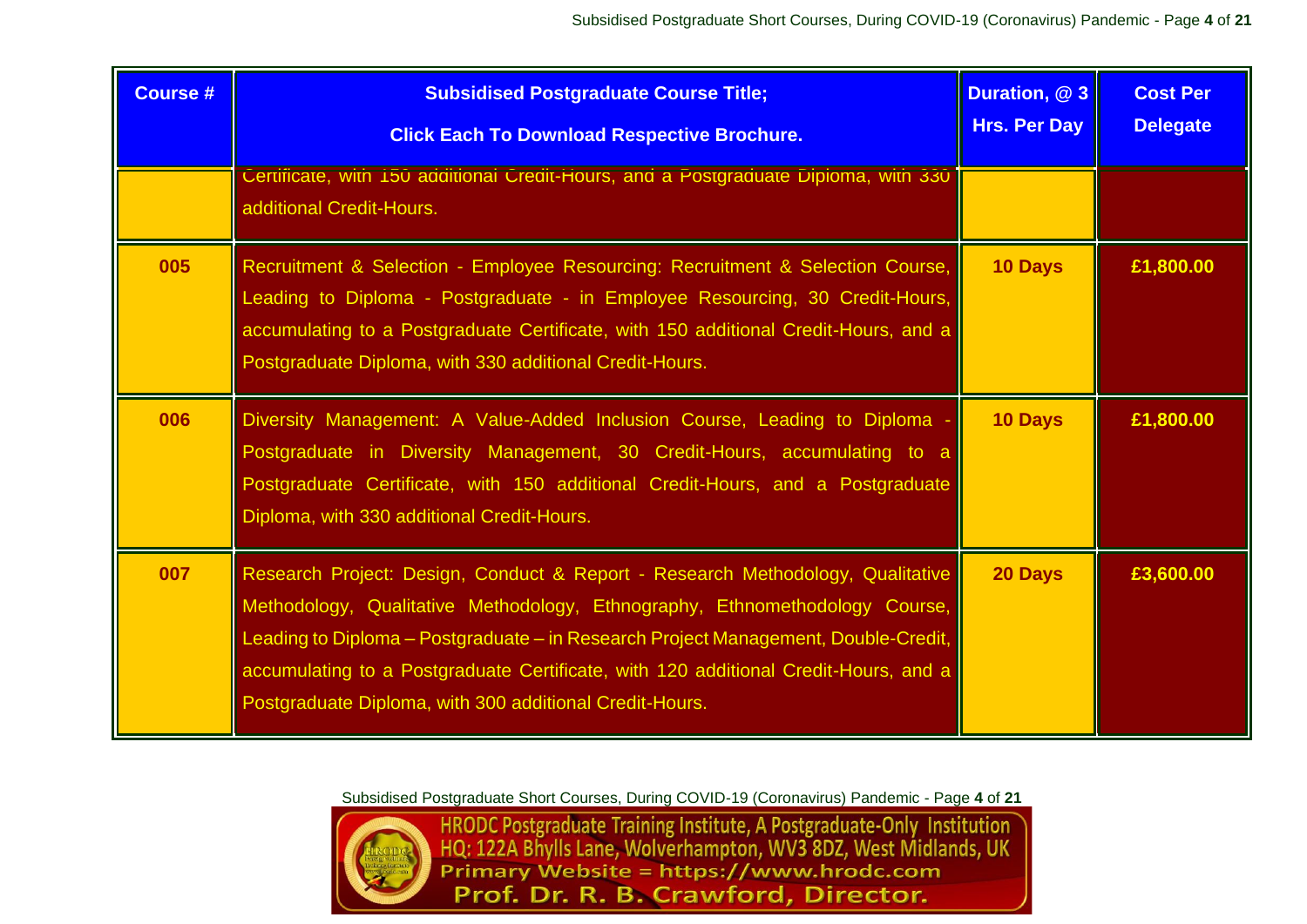| <b>Course #</b> | <b>Subsidised Postgraduate Course Title;</b><br><b>Click Each To Download Respective Brochure.</b>                                                                                                                                                                                                                                  | Duration, @ 3<br><b>Hrs. Per Day</b> | <b>Cost Per</b><br><b>Delegate</b> |
|-----------------|-------------------------------------------------------------------------------------------------------------------------------------------------------------------------------------------------------------------------------------------------------------------------------------------------------------------------------------|--------------------------------------|------------------------------------|
| 009             | Internal Audit, Incorporating Corporate Governance and Financial Risk Management,<br>Course, Leading to Diploma Postgraduate - in Internal Audit, 36 Credit-Hours,<br>Accumulating to A Postgraduate Certificate, with 144 additional Credit-Hours, and a<br>Postgraduate Diploma, with 324 additional Credit-Hours                 | 12 Days                              | £2,160.00                          |
| 011             | Financial Risk Management Course, Leading to Diploma-Postgraduate in Financial<br>Risk Management, 36 Credit-Hours, accumulating to a Postgraduate Certificate, with<br>144 additional Credit-Hours, and a Postgraduate Diploma, with 324 additional Credit-<br>Hours.                                                              | <b>12 Days</b>                       | £2,.160.00                         |
| 015             | Legal Human Resource Support Course, Leading to Diploma - Postgraduate in Legal<br>Human Resource Support, 36 Credit-Hours, accumulating to a Postgraduate<br>Certificate, with 144 additional Credit-Hours, and a Postgraduate Diploma, 324<br>additional Credit-Hours.                                                            | <b>12 Days</b>                       | £2,.160.00                         |
| 019             | Property Law: Conveyancing and Property Valuation Course, Leading to Diploma<br>Postgraduate in Property Law: Conveyancing and Property Valuation, Quad-Credit,<br>120 Credit-Hours, Accumulating to a Postgraduate Certificate, with 60 additional Credit-<br>Hours, and a Postgraduate Diploma, with 240 additional Credit-Hours. | <b>40 Days</b>                       | £7,200.00                          |



Subsidised Postgraduate Short Courses, During COVID-19 (Coronavirus) Pandemic - Page 5 of 21<br>HRODC Postgraduate Training Institute, A Postgraduate-Only Institution<br>HQ: 122A Bhylls Lane, Wolverhampton, WV3 8DZ, West Midland Prof. Dr. R. B. Crawford, Director.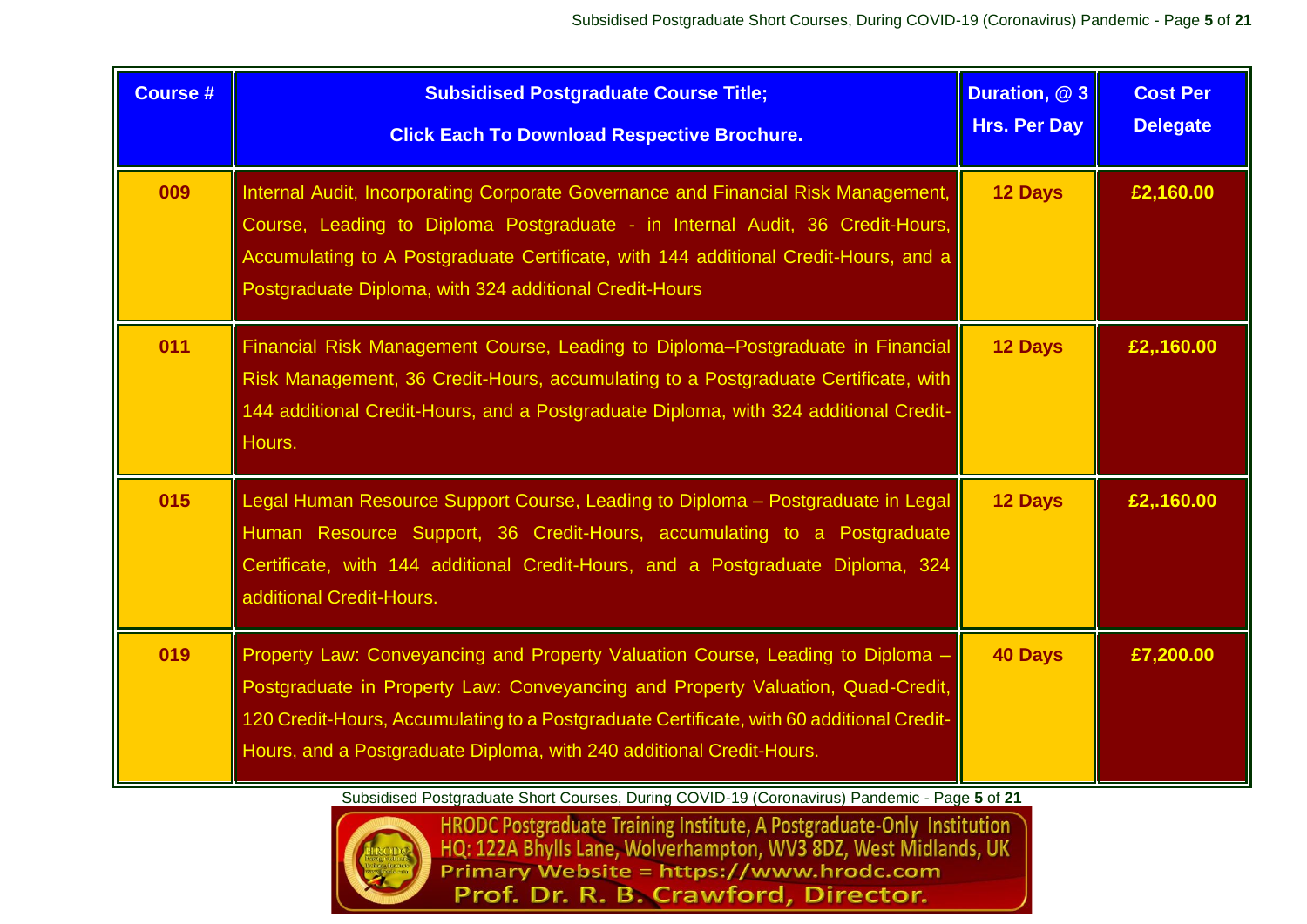| <b>Course #</b> | <b>Subsidised Postgraduate Course Title;</b><br><b>Click Each To Download Respective Brochure.</b>                                                                                                                                                                                                                                       | Duration, @ 3<br><b>Hrs. Per Day</b> | <b>Cost Per</b><br><b>Delegate</b> |
|-----------------|------------------------------------------------------------------------------------------------------------------------------------------------------------------------------------------------------------------------------------------------------------------------------------------------------------------------------------------|--------------------------------------|------------------------------------|
| 022             | Employment Law Course, Leading to Diploma - Postgraduate - in UK Employment<br>Law, Double Credit, 60 Credit-Hours, Accumulating to a Postgraduate Certificate, with<br>120 Credit-Hours, and a Postgraduate Diploma, with 300 additional Credit-Hours.                                                                                  | 20 Days                              | £6,700.00                          |
| 023             | UK Consumer Protection Law Course, Leading to Diploma - Postgraduate - in UK<br>Consumer Protection Law, 30 Credit-Hours, accumulating to a Postgraduate<br>Certificate, with 150 additional Credit-Hours, and a Postgraduate Diploma, with 330<br>additional Credit-Hours                                                               | 10 Days                              | £1,800.00                          |
| 025             | Modern Quality Systems Course, Leading to Diploma-Postgraduate in Modern Quality<br>Systems, 30 Credit-Hours, accumulating to a Postgraduate Certificate, with 150<br>additional Credit-Hours, and a Postgraduate Diploma, with 330 additional Credit-Hours.                                                                             | 10 Days                              | £1,800.00                          |
| 029             | Information, Risk, Security and Crisis Management Course, Leading to Diploma -<br>Postgraduate – in Information, Risk, Security and Crisis Management, Double Credit,<br>60 Credit-Hours, accumulating to a Postgraduate Certificate, with 120 additional<br>Credit-Hours, and a Postgraduate Diploma, with 300 additional Credit-Hours. | 20 Days                              | £3,600.00                          |



Subsidised Postgraduate Short Courses, During COVID-19 (Coronavirus) Pandemic - Page 6 of 21<br>HRODC Postgraduate Training Institute, A Postgraduate-Only Institution<br>HQ: 122A Bhylls Lane, Wolverhampton, WV3 8DZ, West Midland Prof. Dr. R. B. Crawford, Director.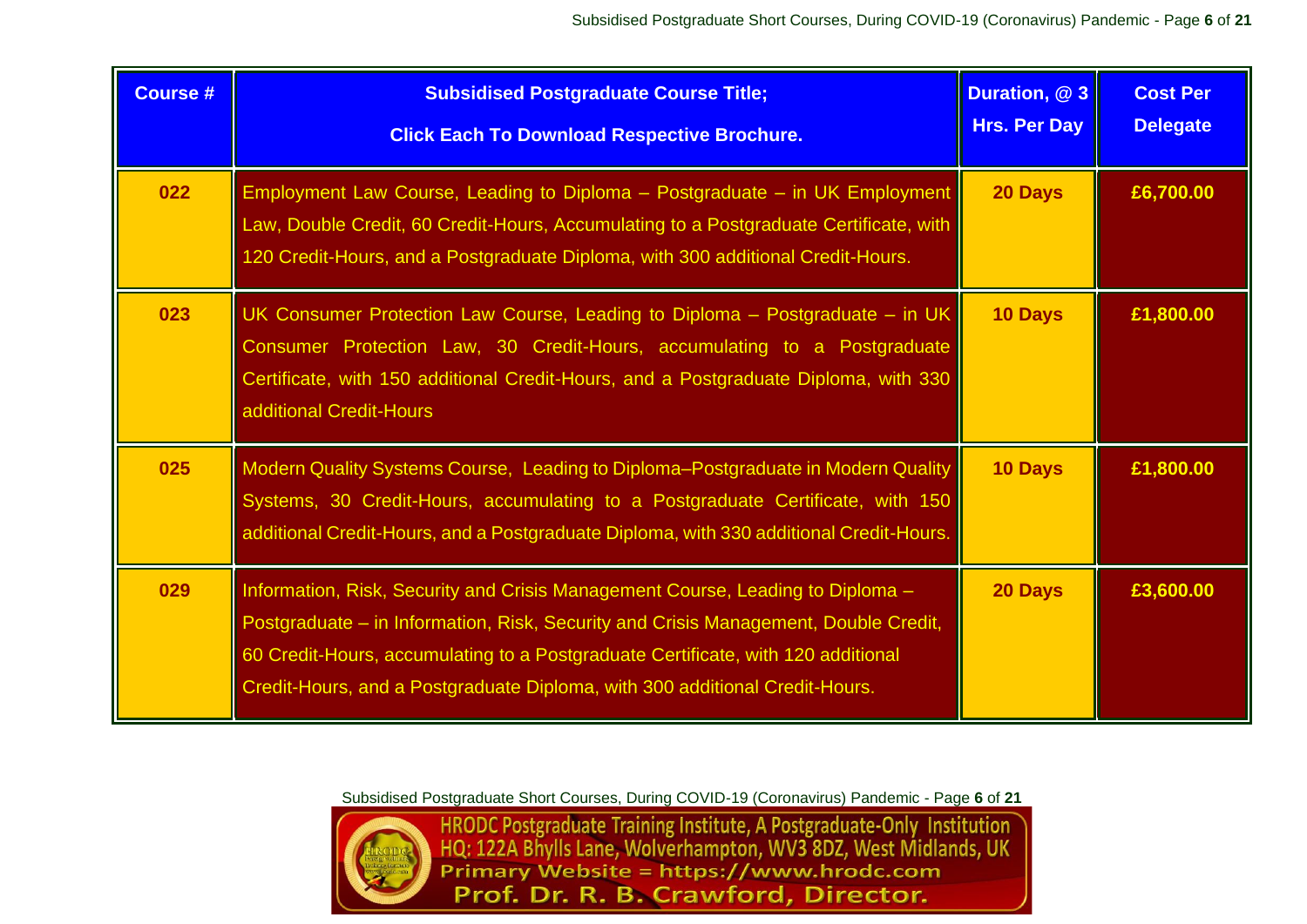| <b>Course #</b>    | <b>Subsidised Postgraduate Course Title;</b><br><b>Click Each To Download Respective Brochure.</b>                                                                                                                                                                                                                                                             | Duration, @ 3<br><b>Hrs. Per Day</b> | <b>Cost Per</b><br><b>Delegate</b> |
|--------------------|----------------------------------------------------------------------------------------------------------------------------------------------------------------------------------------------------------------------------------------------------------------------------------------------------------------------------------------------------------------|--------------------------------------|------------------------------------|
| 030                | Executive Leadership and High Performance Team Management Course, Leading to<br>Diploma - Postgraduate - in Executive Leadership and High Performance Team<br>Management, 36 Credit-Hours, accumulating to a Postgraduate Certificate, with 144<br>additional Credit-Hours, and a Postgraduate Diploma, with 344 additional Credit-Hours.                      | 12 Days                              | £2,160.00                          |
| 032.B1             | Organisation (Organization) and Management: An Introduction Course, Leading to<br>Diploma - Postgraduate - in Organisation Management and Executive Management<br>Block 1, 30 Credit-Hours, accumulating to a Postgraduate Certificate, with 150<br>additional Credit-Hours, and a Postgraduate Diploma, with 330 additional Credit-Hours.                     | 10 Days                              | £1,800.00                          |
| 032.B <sub>2</sub> | Managing Individuals and Groups In Organisations (Organizations) Course, Leading<br>to Diploma - Postgraduate - in Management of Individual and Groups and Executive<br>Management Block 2, 30 Credit-Hours, accumulating to a Postgraduate Certificate,<br>with 150 additional Credit-Hours, and a Postgraduate Diploma, with 330 additional<br>Credit-Hours. | 10 Days                              | £1,800.00                          |
| 032.B3             | Organisational Improvement: Revitalizing Organisations, Through Organisational<br>(Organizational) Development and Change Course, Leading to Diploma                                                                                                                                                                                                           | 10 Days                              | £1,800.00                          |



Subsidised Postgraduate Short Courses, During COVID-19 (Coronavirus) Pandemic - Page 7 of 21<br>HRODC Postgraduate Training Institute, A Postgraduate-Only Institution<br>HQ: 122A Bhylls Lane, Wolverhampton, WV3 8DZ, West Midland Prof. Dr. R. B. Crawford, Director.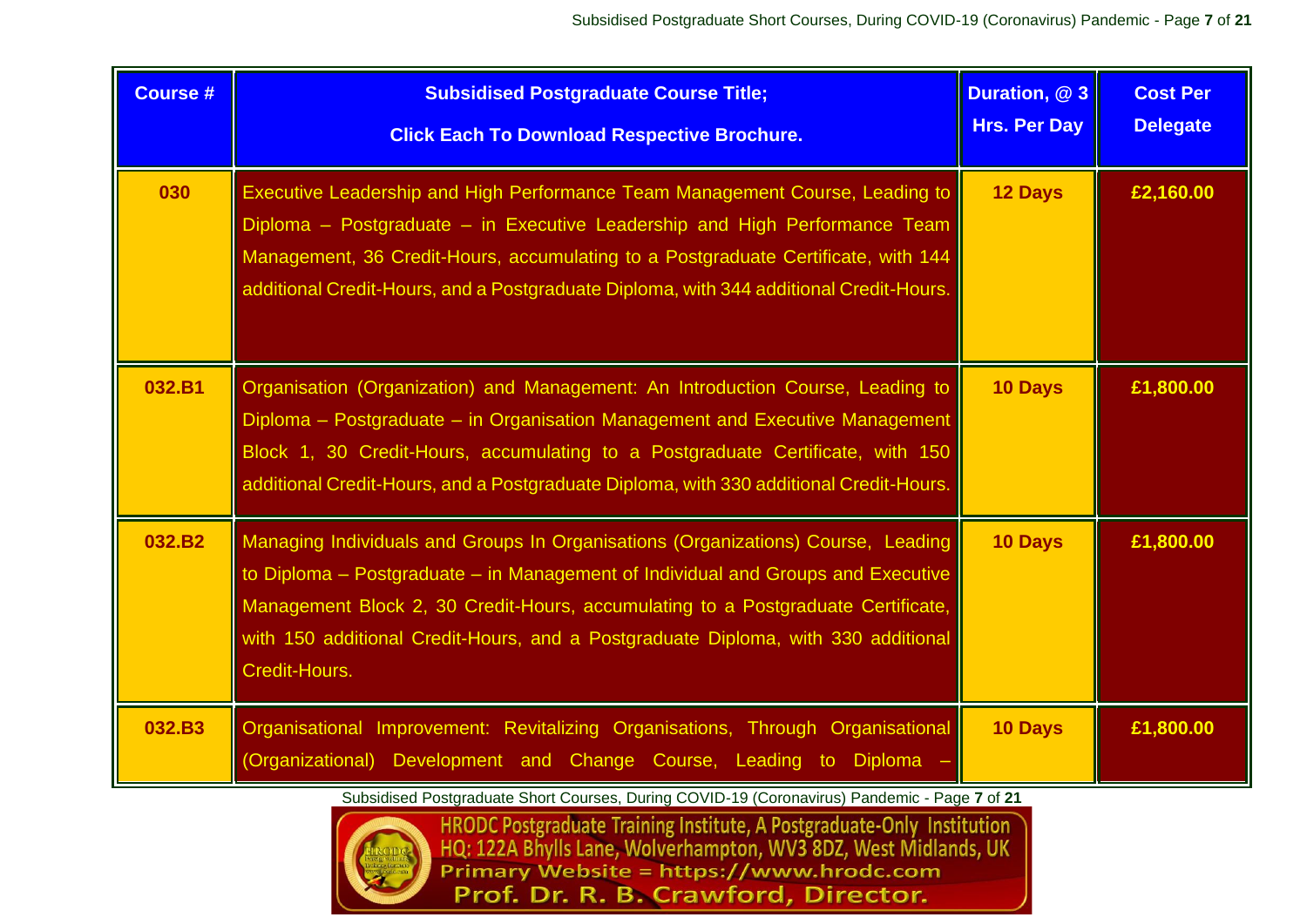| <b>Course #</b> | <b>Subsidised Postgraduate Course Title;</b><br><b>Click Each To Download Respective Brochure.</b>                                                                                                                                                                                                                                   | Duration, @ 3<br><b>Hrs. Per Day</b> | <b>Cost Per</b><br><b>Delegate</b> |
|-----------------|--------------------------------------------------------------------------------------------------------------------------------------------------------------------------------------------------------------------------------------------------------------------------------------------------------------------------------------|--------------------------------------|------------------------------------|
|                 | Postgraduate - in Organisational Improvement: Development and Change and<br>Executive Management Block 3, 30 Credit-Hours, accumulating to a Postgraduate<br>Certificate, with 150 additional Credit-Hours, and a Postgraduate Diploma, with 330<br>additional Credit-Hours.                                                         |                                      |                                    |
| 032.B4          | <b>Enhancing Managerial Effectiveness Course, Leading to Diploma - Postgraduate - in</b><br>Enhancing Managerial Effectiveness and Executive Management Block 4, 36 Credit-<br>Hours, accumulating to a Postgraduate Certificate, with 144 additional Credit-Hours,<br>and a Postgraduate Diploma, with 324 additional Credit-Hours. | <b>10 Days</b>                       | £1,800.00                          |
| 032.B5          | The Management of Human Resource Course, Leading to Diploma - Postgraduate -<br>in The Management of Human Resource and Executive Management Block 5, 30<br>Credit-Hours, accumulating to a Postgraduate Certificate, with 150 additional Credit-<br>Hours, and a Postgraduate Diploma, with 330 additional Credit-Hours.            | <b>10 Days</b>                       | £1,800.00                          |
| 032.B6          | Managing Individual Performance Course, Leading to Diploma - Postgraduate - in<br>Managing Individual Performance and Executive Management Block 6, 30 credit-<br>Hours, accumulating to a Postgraduate Certificate, with 150 additional Credit-Hours,<br>and a Postgraduate Diploma, with 330 additional Credit-Hours.              | 10 Days                              | £1,800.00                          |

Subsidised Postgraduate Short Courses, During COVID-19 (Coronavirus) Pandemic - Page **8** of **21**



HRODC Postgraduate Training Institute, A Postgraduate-Only Institution<br>HQ: 122A Bhylls Lane, Wolverhampton, WV3 8DZ, West Midlands, UK<br>Primary Website = https://www.hrodc.com Prof. Dr. R. B. Crawford, Director.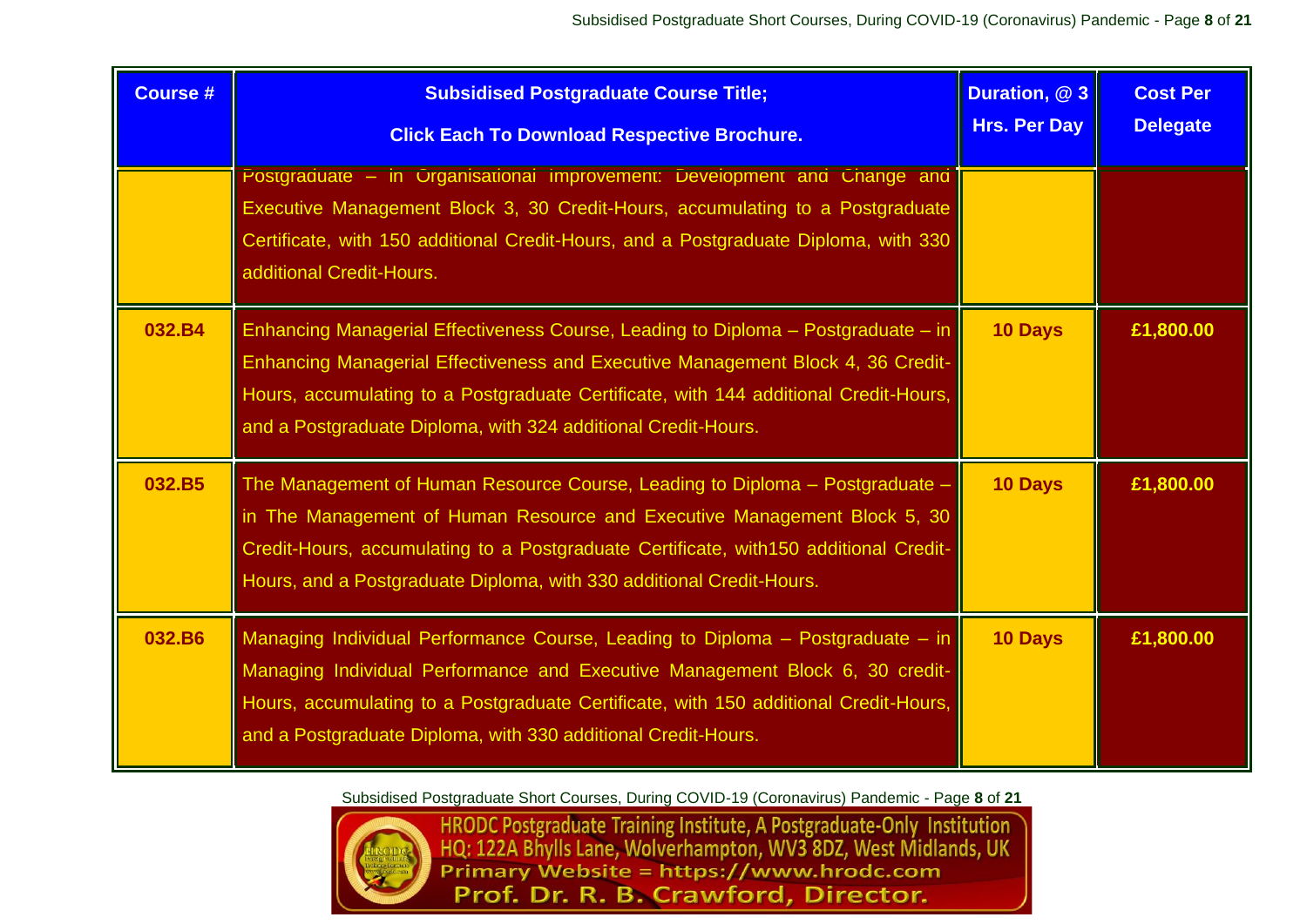| <b>Course #</b> | <b>Subsidised Postgraduate Course Title;</b><br><b>Click Each To Download Respective Brochure.</b>                                                                                                                                                                                                                                                                                            | Duration, @ 3<br><b>Hrs. Per Day</b> | <b>Cost Per</b><br><b>Delegate</b> |
|-----------------|-----------------------------------------------------------------------------------------------------------------------------------------------------------------------------------------------------------------------------------------------------------------------------------------------------------------------------------------------------------------------------------------------|--------------------------------------|------------------------------------|
| 036             | Upstream Oil & Gas Accounting & Contracts: Oil & Gas Operation, Mineral Rights,<br>Leases & Successful Efforts Accounting Course, Leading to Diploma - Postgraduate -<br>in Upstream Oil and Gas Accounting and Contracts, 36 Credit-Hours, accumulating to<br>a Postgraduate Certificate, with 144 additional Credit-Hours, and a Postgraduate<br>Diploma, with 324 additional Credit-Hours. | <b>12 Days</b>                       | £2,.160.00                         |
| 045             | Advanced Language and English Communication Skills Course, Leading to Diploma -<br>Postgraduate - in Advanced Language and English Communication Skills, Triple-<br>Credit, 90 Credit-Hours, accumulating to a Postgraduate Certificate, with 90 additional<br>Credit-Hours, and a Postgraduate Diploma, with 270 additional Credit-Hours.                                                    | <b>30 Days</b>                       | £5,400.00                          |
| 046             | Advanced Oil and Gas Accounting: International Petroleum Accounting (1) Course,<br>Leading to Diploma - Postgraduate in Advanced Oil and Gas Accounting: International<br>Petroleum Accounting (1), 36 Credit-Hours, accumulating to a Postgraduate Certificate,<br>with 144 additional Credit-Hours, and a Postgraduate Diploma, with 324 additional<br>Credit-Hours.                        | <b>12 Days</b>                       | £2,.160.00                         |
| 047             | Advanced Oil and Gas Accounting: International Petroleum Accounting (2) Course,<br>Leading to Diploma – Postgraduate in Advanced Oil and Gas Accounting: International                                                                                                                                                                                                                        | 10 Days                              | £1,800.00                          |



Subsidised Postgraduate Short Courses, During COVID-19 (Coronavirus) Pandemic - Page 9 of 21<br>HRODC Postgraduate Training Institute, A Postgraduate-Only Institution<br>HQ: 122A Bhylls Lane, Wolverhampton, WV3 8DZ, West Midland Prof. Dr. R. B. Crawford, Director.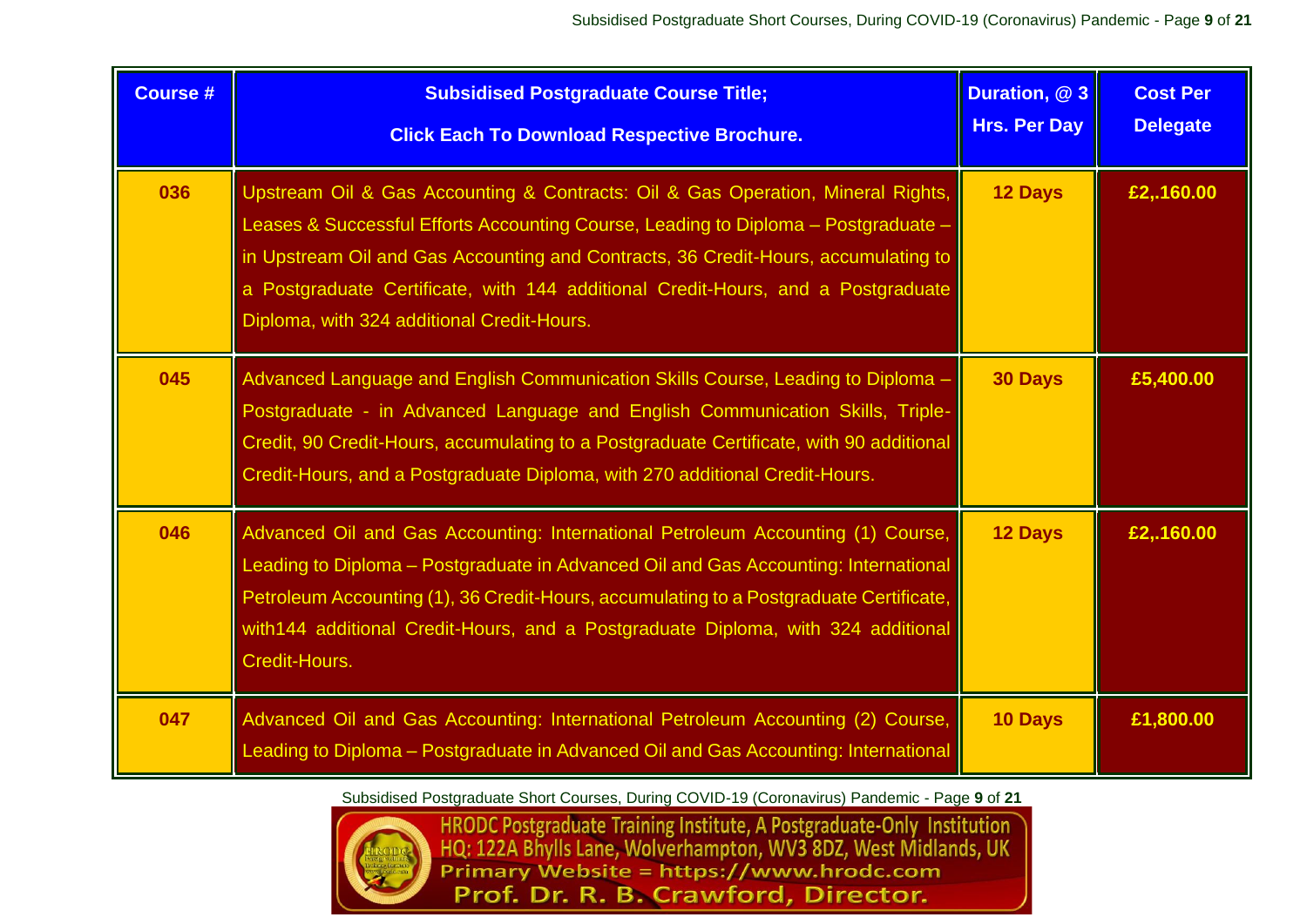| <b>Course #</b> | <b>Subsidised Postgraduate Course Title;</b><br><b>Click Each To Download Respective Brochure.</b>                                                                                                                                                                                                                                                                     | Duration, @ 3<br><b>Hrs. Per Day</b> | <b>Cost Per</b><br><b>Delegate</b> |
|-----------------|------------------------------------------------------------------------------------------------------------------------------------------------------------------------------------------------------------------------------------------------------------------------------------------------------------------------------------------------------------------------|--------------------------------------|------------------------------------|
|                 | Petroleum Accounting (2), 30 Credit-Hours, accumulating to a Postgraduate Certificate,<br>with 150 additional Credit-Hours, and a Postgraduate Diploma, with 330 additional<br>Credit-Hours.                                                                                                                                                                           |                                      |                                    |
| 048             | Advanced Oil and Gas Accounting: International Petroleum Accounting (3) Course,<br>Leading to Diploma - Postgraduate in Advanced Oil and Gas Accounting: International<br>Petroleum Accounting (3), 30 Credit-Hours, accumulating to a Postgraduate Certificate,<br>with 150 additional Credit-Hours, and a Postgraduate Diploma, with 330 additional<br>Credit-Hours. | 10 Days                              | £1,800.00                          |
| 050             | Team Dynamics: Team Leadership Course, Leading to Diploma-Postgraduate in<br>Team Dynamics, 30 Credit-Hours, accumulating to a Postgraduate Certificate,<br>with 150 additional Credit-Hours, and a Postgraduate Diploma, with 330 additional<br>Credit-Hours.                                                                                                         | 10 Days                              | £1,800.00                          |
| 053             | Effective Time Management Course, Leading to Diploma - Postgraduate - in Time<br>Management, 30 Credit-Hours, accumulating to a Postgraduate Certificate, with 150<br>additional Credit-Hour, and a Postgraduate Diploma, with 330 additional Credit-Hours.                                                                                                            | 10 Days                              | £1,800.00                          |



Subsidised Postgraduate Short Courses, During COVID-19 (Coronavirus) Pandemic - Page 10 of 21<br>
HRODC Postgraduate Training Institute, A Postgraduate-Only Institution<br>
HQ: 122A Bhylls Lane, Wolverhampton, WV3 8DZ, West Midl Prof. Dr. R. B. Crawford, Director.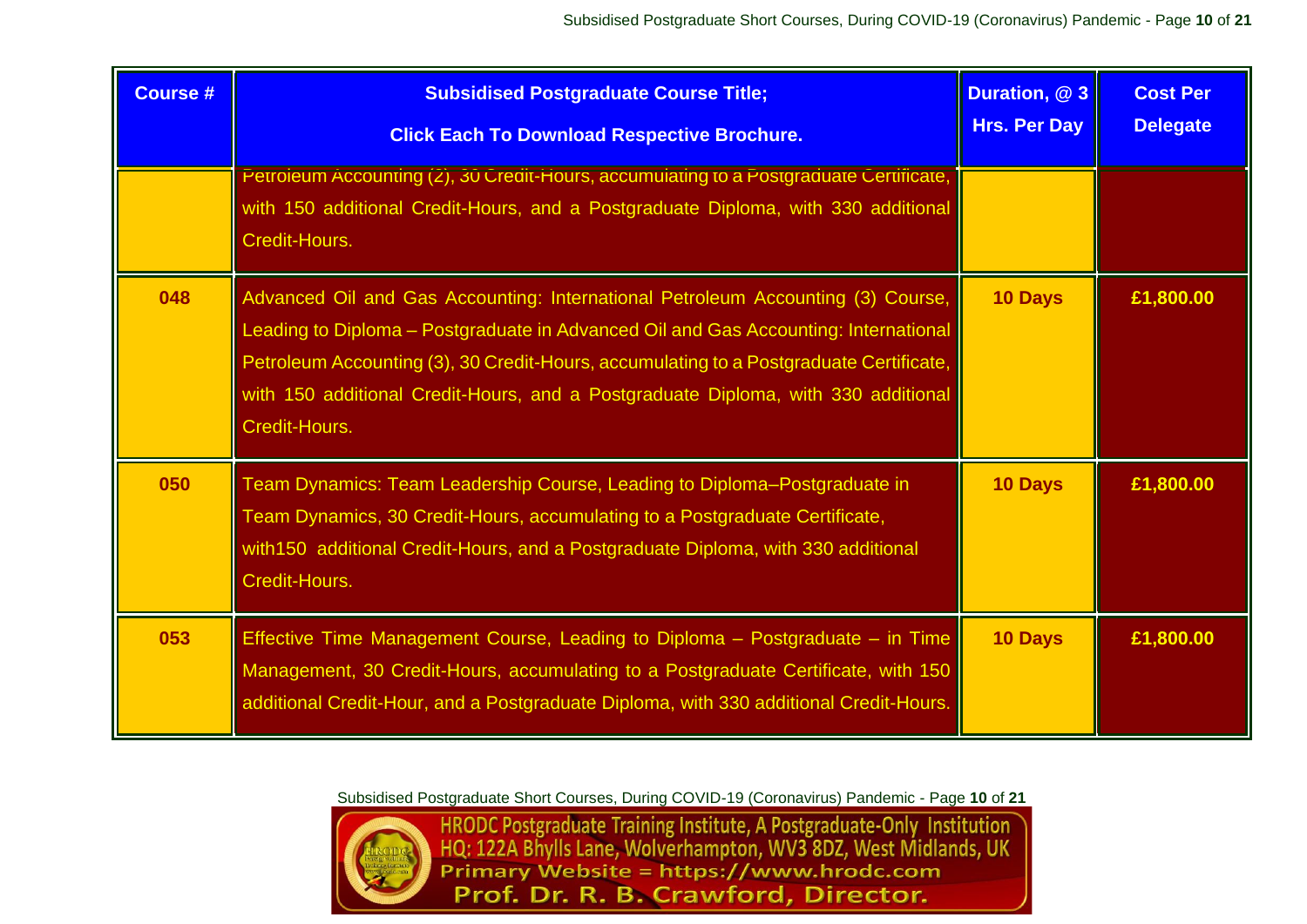| <b>Course #</b> | <b>Subsidised Postgraduate Course Title;</b><br><b>Click Each To Download Respective Brochure.</b>                                                                                                                                                                                                                                            | Duration, @ 3<br><b>Hrs. Per Day</b> | <b>Cost Per</b><br><b>Delegate</b> |
|-----------------|-----------------------------------------------------------------------------------------------------------------------------------------------------------------------------------------------------------------------------------------------------------------------------------------------------------------------------------------------|--------------------------------------|------------------------------------|
| 054             | Delegating For Role and Organisational Effectiveness Course, Leading to Diploma -<br>Postgraduate - in Organisational Delegation, accumulating to a Postgraduate<br>Certificate, with 150 additional Credit-Hours, and a Postgraduate Diploma, with 330<br>additional Credit-Hours.                                                           | <b>10 Days</b>                       | £1,800.00                          |
| 056             | Training Needs Analysis: Determining Training Needs Course, Leading to Diploma -<br>Postgraduate – in Training Needs Analysis, 36 Credit-Hours, accumulating to a<br>Postgraduate Certificate, with 144 additional Credit-Hours, and a Postgraduate<br>Diploma, with 324 additional Credit-Hour.                                              | <b>12 Days</b>                       | £2,.160.00                         |
| 065             | Small Business Start-Up, Expansion and Management Course, Leading to Diploma -<br>Postgraduate – in Small Business Start-Up, Expansion and Management, Double-<br>Credit, 72 Credit-Hours, accumulating to a Postgraduate Certificate, with 108<br>additional Credit-Hours, and a Postgraduate Diploma, with 288 additional Credit-<br>Hours. | 24 Days                              | £4,320.00                          |
| 065.M1          | Small Business Start-up and Management 1: Company Products, Market Sectors,<br>Legal Status and Costing, Leading to Diploma - Postgraduate - in Company Products,<br>Market Sectors, Legal Status and Costing, Accumulating, 36 Credit-Hours,                                                                                                 | 12 Days                              | £2,.160.00                         |

Subsidised Postgraduate Short Courses, During COVID-19 (Coronavirus) Pandemic - Page **11** of **21**



HRODC Postgraduate Training Institute, A Postgraduate-Only Institution<br>HQ: 122A Bhylls Lane, Wolverhampton, WV3 8DZ, West Midlands, UK<br>Primary Website = https://www.hrodc.com Prof. Dr. R. B. Crawford, Director.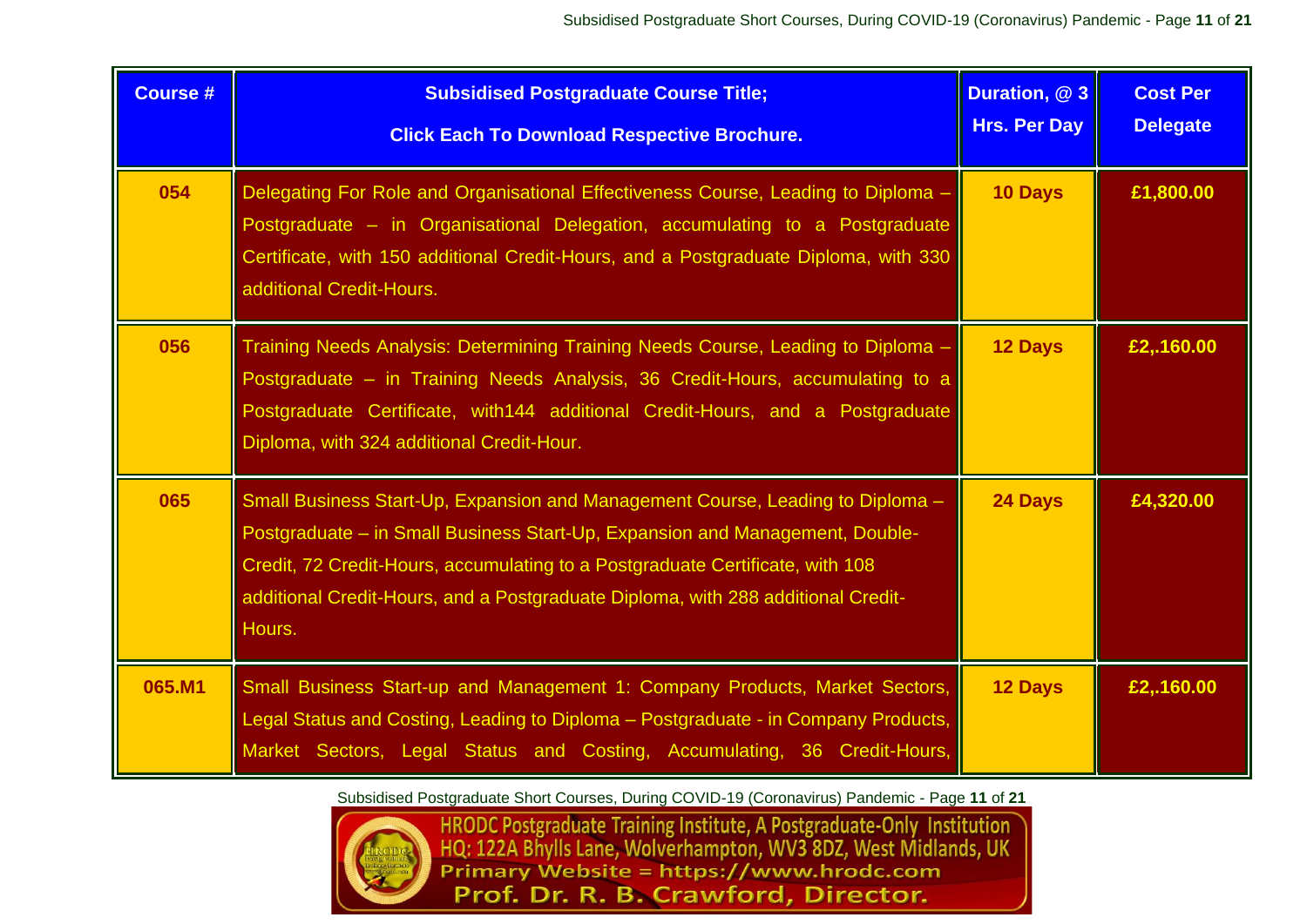| <b>Course #</b> | <b>Subsidised Postgraduate Course Title;</b><br><b>Click Each To Download Respective Brochure.</b>                                                                                                                                                                                                                                                                                                         | Duration, @ 3<br><b>Hrs. Per Day</b> | <b>Cost Per</b><br><b>Delegate</b> |
|-----------------|------------------------------------------------------------------------------------------------------------------------------------------------------------------------------------------------------------------------------------------------------------------------------------------------------------------------------------------------------------------------------------------------------------|--------------------------------------|------------------------------------|
|                 | accumulating to a Postgraduate Certificate, with 144 additional Credit-Hours, and a<br>Postgraduate Diploma, with 324 additional Credit-Hours.                                                                                                                                                                                                                                                             |                                      |                                    |
| 065.M2          | Small Business Start-up and Management 2: Small Business Cost Accounting,<br>Customer Values, and Business Planning, Leading to Diploma - Postgraduate - in<br>Small Business Cost Accounting, Customer Values, and Business Planning, 36 Credit-<br>Hours, accumulating to a Postgraduate Certificate, with 144 additional Credit-Hours,<br>and a Postgraduate Diploma, with 324 additional Credit-Hours. | <b>12 Days</b>                       | E2, 160.00                         |
| 080             | Organisational Development (OD) in Action: Improving Organisational Effectiveness<br>Course, Leading to Diploma - Postgraduate - in Organisational Development, 30<br>Credit-Hours, accumulating to a Postgraduate Certificate, with 150 additional Credit-<br>Hours, and a Postgraduate Diploma, with 330 additional Credit-Hours.                                                                        | 10 Days                              | £1,800.00                          |
| 090             | Oil and Gas Operation for Non Technical Staff - Incorporating Oil and Gas Safety<br>Course, Leading to Diploma - Postgraduate - in Oil and Gas Operation, 36 Credit-<br>Hours, accumulating to a Postgraduate Certificate, with 144 additional Credit-Hours,<br>and a Postgraduate Diploma, with 324 additional Credit-Hours.                                                                              | <b>12 Days</b>                       | £2,.160.00                         |



Subsidised Postgraduate Short Courses, During COVID-19 (Coronavirus) Pandemic - Page 12 of 21<br>
HRODC Postgraduate Training Institute, A Postgraduate-Only Institution<br>
HQ: 122A Bhylls Lane, Wolverhampton, WV3 8DZ, West Midl Prof. Dr. R. B. Crawford, Director.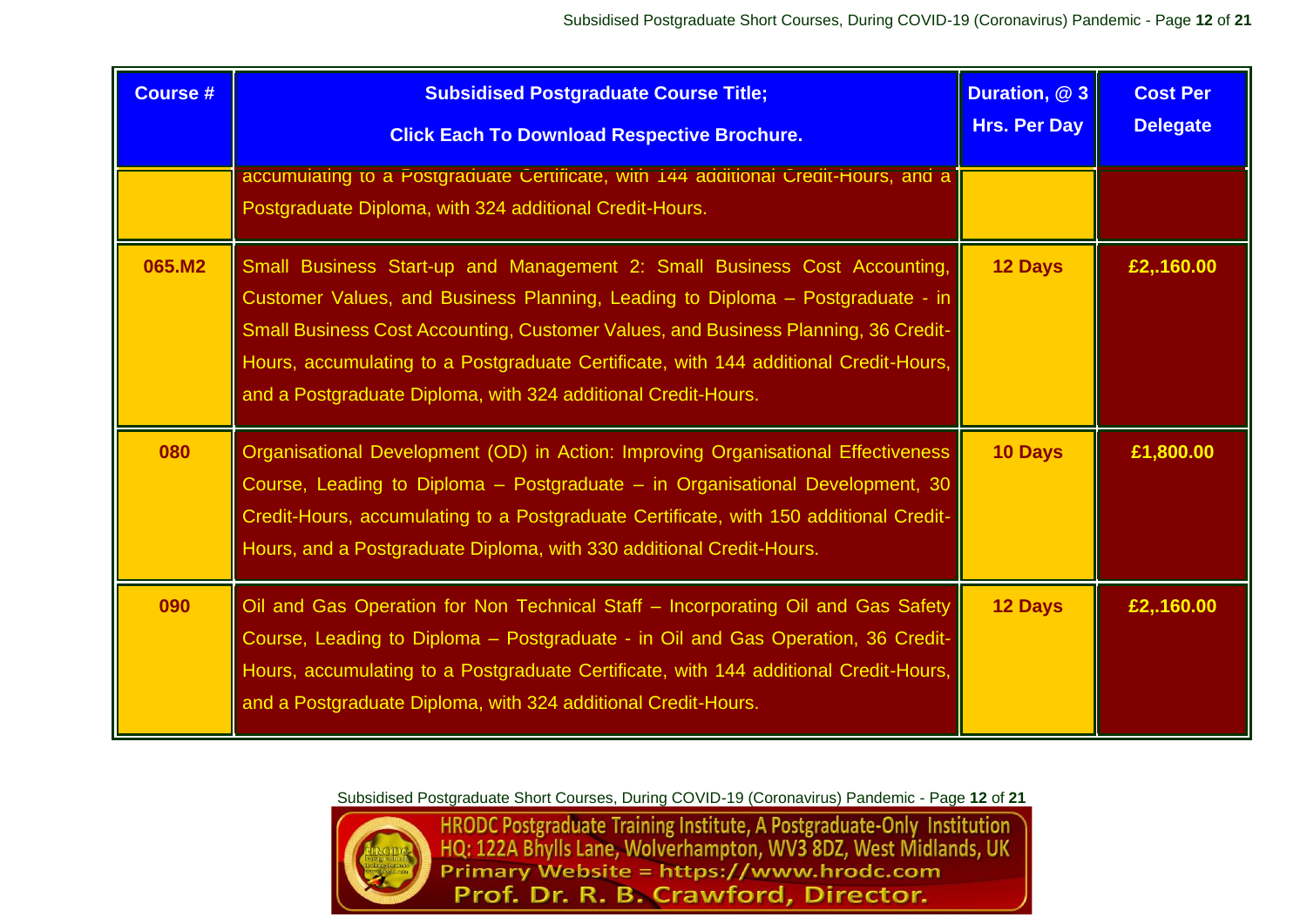| <b>Course #</b> | <b>Subsidised Postgraduate Course Title;</b><br><b>Click Each To Download Respective Brochure.</b>                                                                                                                                                                                                                                                                                            | Duration, @ 3<br><b>Hrs. Per Day</b> | <b>Cost Per</b><br><b>Delegate</b> |
|-----------------|-----------------------------------------------------------------------------------------------------------------------------------------------------------------------------------------------------------------------------------------------------------------------------------------------------------------------------------------------------------------------------------------------|--------------------------------------|------------------------------------|
| 092             | Change Management and Executive Leadership in Organisations Course, Leading to<br>Diploma - Postgraduate - in Change Management and Executive Leadership, 36<br>Credit-Hours, accumulating to a Postgraduate Certificate, with 144 additional Credit-<br>Hours, and a Postgraduate Diploma, with 324 additional Credit-Hours.                                                                 | <b>12 Days</b>                       | £2,.160.00                         |
| 105             | Advanced Public Administration: Managing Strategic and Operational Aspects of Public<br>Sector Organisations Course, Leading To Diploma - Postgraduate - in Advanced<br>Public Administration: Managing Strategic and Operational Aspects of Public Sector<br>Organisations, Triple-Credit, 90 Credit-Hours, accumulating to a Postgraduate<br>Certificate, with 270 additional Credit-Hours. | 30 Days                              | £5,400.00                          |
| 108             | Travel and Protocol Management Course, Leading to Diploma - Postgraduate - in<br>Travel and Protocol Management, Quad-Credit, 120 Credit-Hours, Accumulating to a<br>Postgraduate Certificate, with 60 Additional Credit-Hours, and a Postgraduate Diploma,<br>with 240 Additional Credit-Hours.                                                                                              | 20 Days                              | £3,600.00                          |
| 114             | Advanced Oil and Gas Accounting: International Petroleum Accounting - Bridging<br>Course, Leading to Diploma-Postgraduate - in Advanced Oil and Gas Accounting:<br>International Petroleum Accounting (1) - Bridge, Double-Credit, 60 Credit-Hours,                                                                                                                                           | 20 Days                              | £6,700.00                          |



Subsidised Postgraduate Short Courses, During COVID-19 (Coronavirus) Pandemic - Page 13 of 21<br>
HRODC Postgraduate Training Institute, A Postgraduate-Only Institution<br>
HQ: 122A Bhylls Lane, Wolverhampton, WV3 8DZ, West Midl Prof. Dr. R. B. Crawford, Director.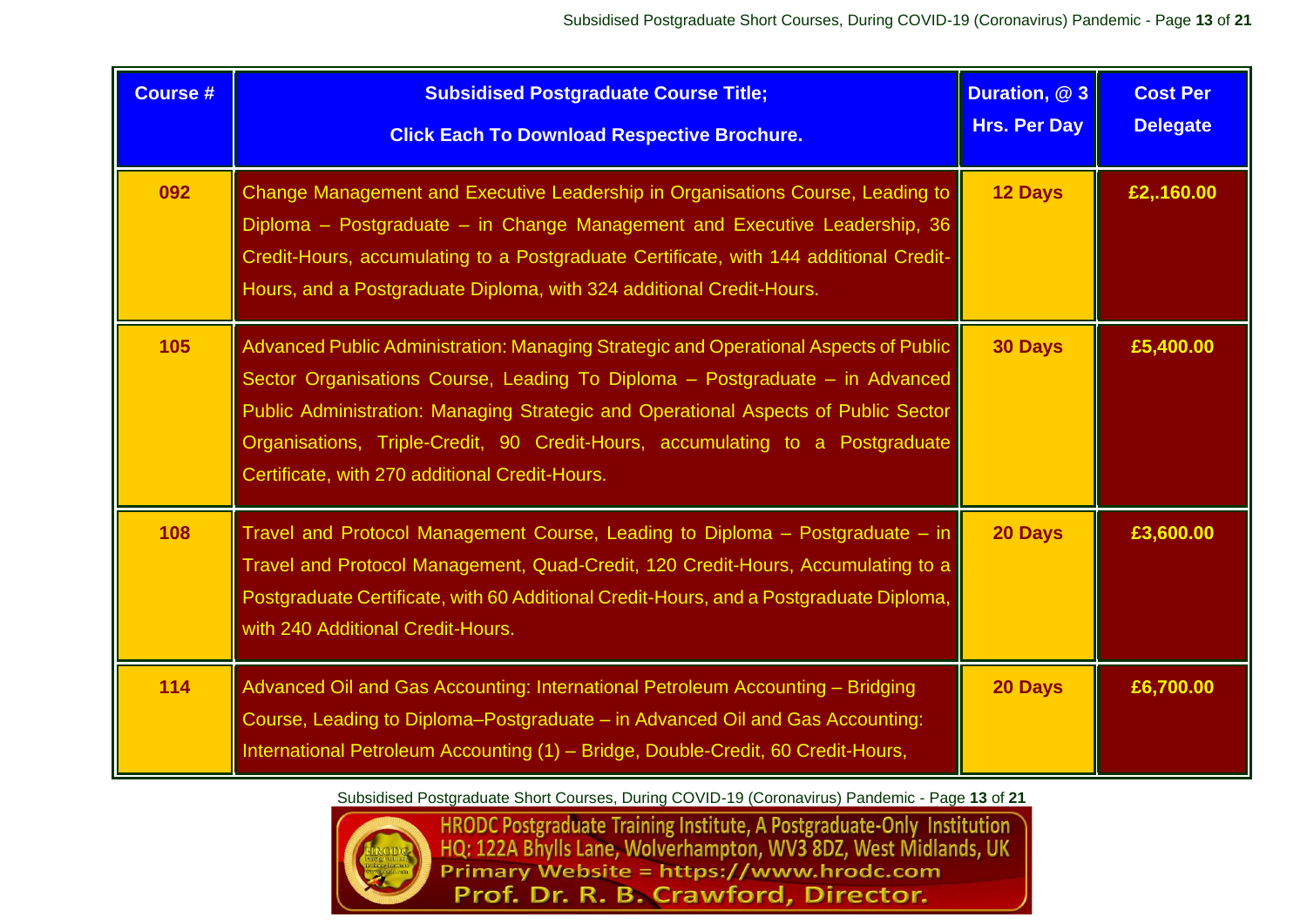| <b>Course #</b> | <b>Subsidised Postgraduate Course Title;</b><br><b>Click Each To Download Respective Brochure.</b>                                                                                                                                                                                                                                                                      | Duration, @ 3<br><b>Hrs. Per Day</b> | <b>Cost Per</b><br><b>Delegate</b> |
|-----------------|-------------------------------------------------------------------------------------------------------------------------------------------------------------------------------------------------------------------------------------------------------------------------------------------------------------------------------------------------------------------------|--------------------------------------|------------------------------------|
|                 | accumulating to a Postgraduate Certificate, with 120 additional Credit-Hours, and a<br>Postgraduate Diploma, with 300 additional Credit-Hours.                                                                                                                                                                                                                          |                                      |                                    |
| 119             | Remote Management: Managing Remote or Online Workers, Postgraduate Short<br>Course, Leading to Diploma - Postgraduate - in Managing Remote or Online Workers<br>- Double-Credit, 60 Credit-Hours, accumulating to A Postgraduate Certificate, with 120<br>additional Credit-Hours, a Postgraduate Diploma, with 300 additional Credit-Hours.                            | 20 Days                              | £6,700.00                          |
| 130             | Health and Safety Management in Industrial and Commercial Sectors Course, Leading<br>to Diploma - Postgraduate in Health and Safety Management in Industrial and<br>Commercial Sectors, Quad-Credit, 120 Credit-Hours, accumulating to a Postgraduate<br>Certificate, with 60 additional Credit-Hours, and a Postgraduate Diploma, with 240<br>additional Credit-Hours. | 20 Days                              | £6,700.00                          |
| 132             | Enterprise Risk Management ERM Course, Leading to Diploma - Postgraduate - in<br>Enterprise Risk Management, Double-Credit, 72 Credit-Hours, accumulating to a<br>Postgraduate Certificate, with 108 additional Credit-Hours, and a Postgraduate<br>Diploma, with 288 additional Credit-Hours.                                                                          | 24 Days                              | £4,320.00                          |



Subsidised Postgraduate Short Courses, During COVID-19 (Coronavirus) Pandemic - Page 14 of 21<br>HRODC Postgraduate Training Institute, A Postgraduate-Only Institution<br>HQ: 122A Bhylls Lane, Wolverhampton, WV3 8DZ, West Midlan Prof. Dr. R. B. Crawford, Director.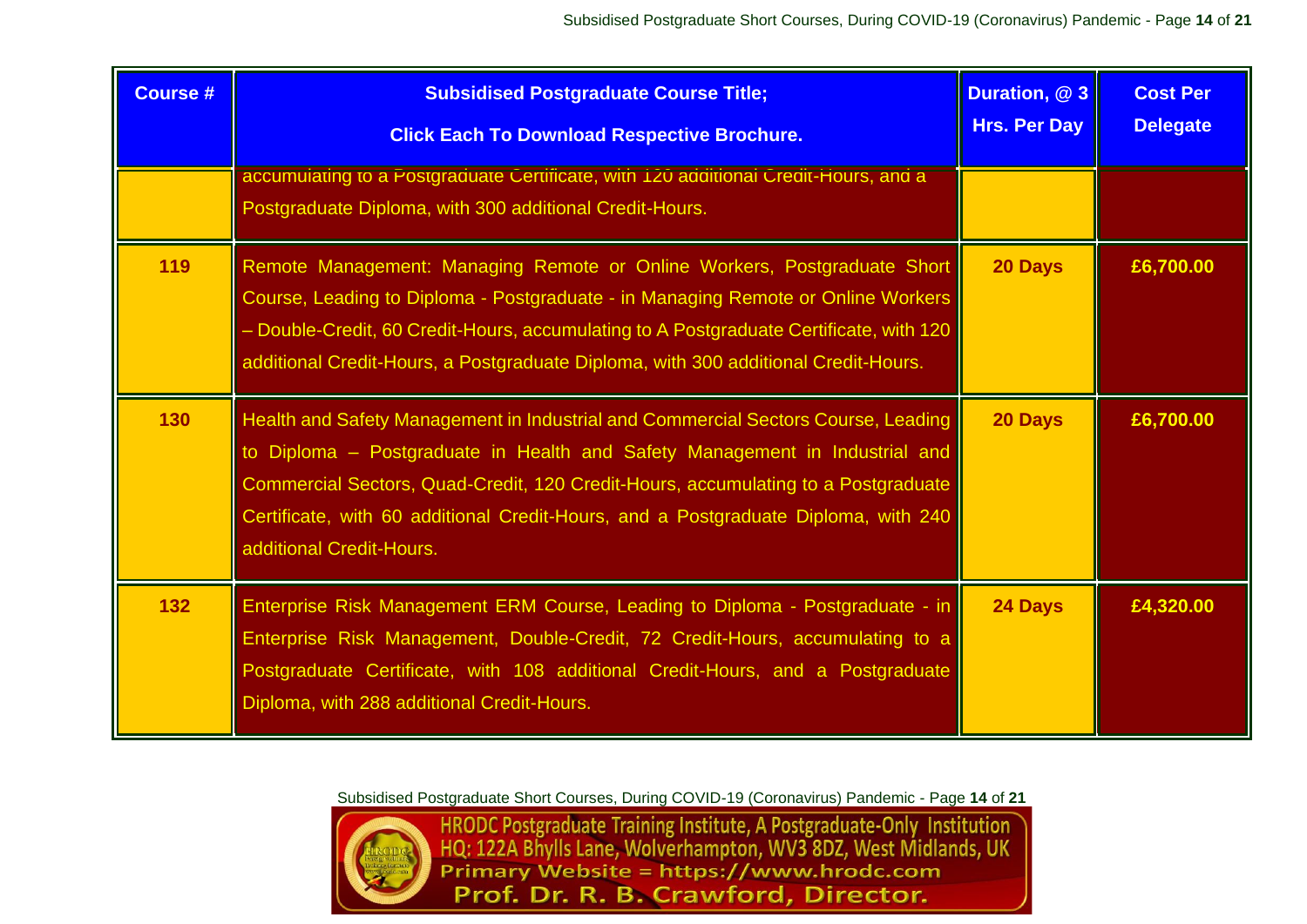| <b>Course #</b> | <b>Subsidised Postgraduate Course Title;</b><br><b>Click Each To Download Respective Brochure.</b>                                                                                                                                                                                                                                                                 | Duration, @ 3<br><b>Hrs. Per Day</b> | <b>Cost Per</b><br><b>Delegate</b> |
|-----------------|--------------------------------------------------------------------------------------------------------------------------------------------------------------------------------------------------------------------------------------------------------------------------------------------------------------------------------------------------------------------|--------------------------------------|------------------------------------|
| 144             | Advanced English, Business Communication, Research, and Report Writing<br>Programme, Leading to Postgraduate Certificate in Advanced English, Business<br>Communication, and Report Writing, accumulating to a Postgraduate Diploma,<br>with 180 additional Credit-Hours.                                                                                          | 60 Days                              | £10,050.00                         |
| <b>144.M1</b>   | Advanced English Communication Skills Course, Leading to Diploma Postgraduate -<br>in Advanced English Communication Skills, Triple-Credit, 90 Credit-Hours,<br>accumulating to a Postgraduate Certificate, with 90 additional Credit-Hours, and a<br>Postgraduate Diploma, with 270 additional Credit-Hours.                                                      | <b>30 Days</b>                       | £5,400.00                          |
| 144.M2          | Advanced Business Communication, Research, and Report Writing Course, Leading<br>to Diploma - Postgraduate - in Advanced Business Communication, Research, and<br>Report Writing, Triple-Credit, 90 Credit-Hours, accumulating to a Postgraduate<br>Certificate, with 90 additional Credit-Hours, and a Postgraduate Diploma, with 270<br>additional Credit-Hours. | <b>30 Days</b>                       | £5,400.00                          |
| 153.M1          | Advanced Protocol and Events Management Course, Leading to Diploma<br>Postgraduate - in Advanced Protocol and Events Management, Triple-Credit, 90                                                                                                                                                                                                                 | <b>30 Days</b>                       | £5,400.00                          |

Subsidised Postgraduate Short Courses, During COVID-19 (Coronavirus) Pandemic - Page **15** of **21**



HRODC Postgraduate Training Institute, A Postgraduate-Only Institution<br>HQ: 122A Bhylls Lane, Wolverhampton, WV3 8DZ, West Midlands, UK<br>Primary Website = https://www.hrodc.com Prof. Dr. R. B. Crawford, Director.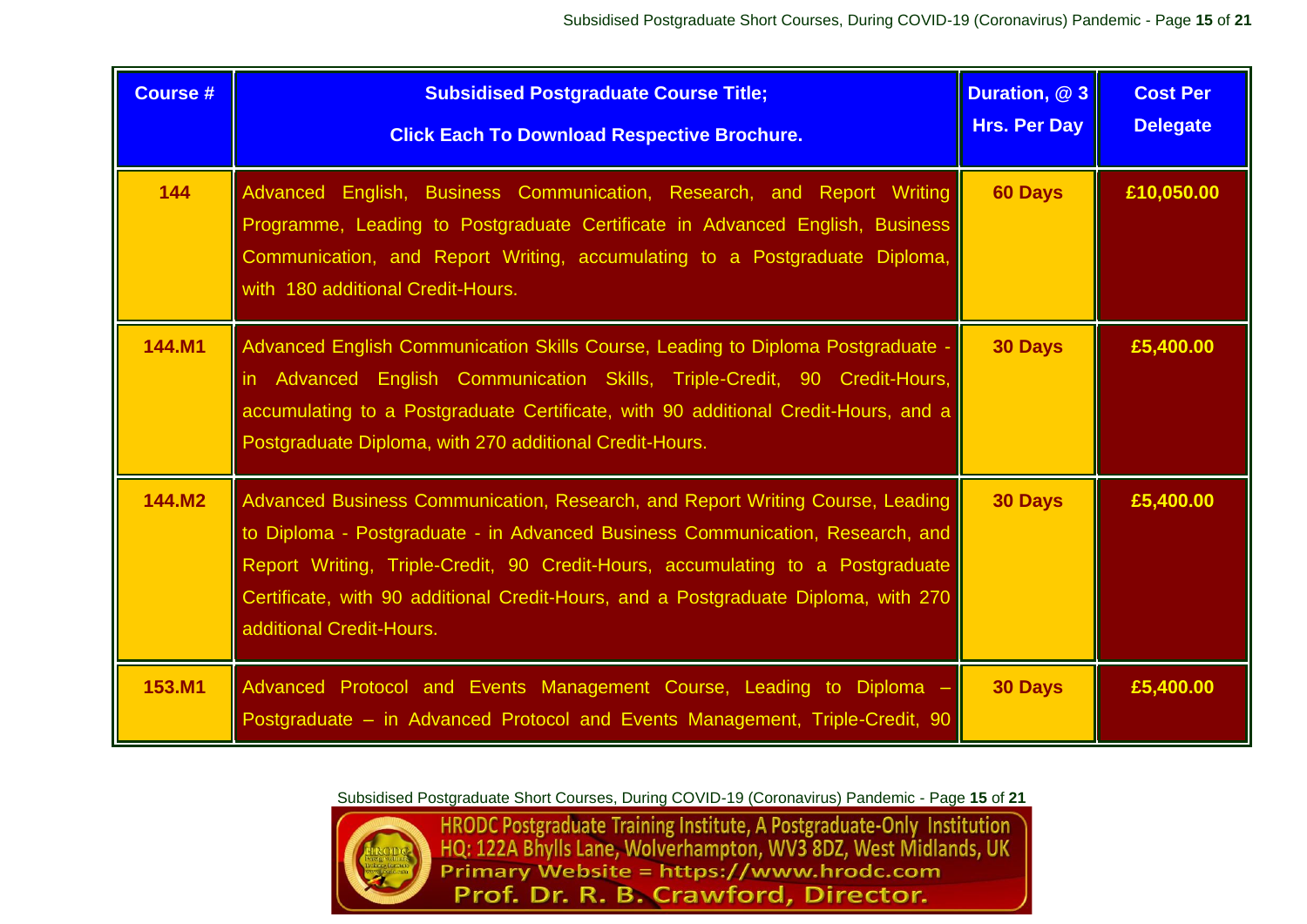| <b>Course #</b> | <b>Subsidised Postgraduate Course Title;</b><br><b>Click Each To Download Respective Brochure.</b>                                                                                                                                                                                                                                     | Duration, @ 3<br><b>Hrs. Per Day</b> | <b>Cost Per</b><br><b>Delegate</b> |
|-----------------|----------------------------------------------------------------------------------------------------------------------------------------------------------------------------------------------------------------------------------------------------------------------------------------------------------------------------------------|--------------------------------------|------------------------------------|
|                 | Credit-Hours, Accumulating to a Postgraduate Certificate, with 90 Additional Credit-<br>Hours, and a Postgraduate Diploma, with 270 Additional Credit-Hours.                                                                                                                                                                           |                                      |                                    |
| 153.M2          | Events Project Management Enhancement Strategy, Leading to Diploma<br>Postgraduate - in Events Project Management Enhancement Strategy, Triple-Credit,<br>90 Credit-Hours, Accumulating to a Postgraduate Certificate, with 90 Additional Credit-<br>Hours, and a Postgraduate Diploma, with 270 Additional Credit-Hours.              | <b>30 Days</b>                       | £5,400.00                          |
| 177.M1          | Computer Systems Course, Leading to Diploma Postgraduate - in Computer and<br>Information Systems Communication, 30 Credit-Hours, accumulating to a<br>Postgraduate Certificate, with 150 additional Credit-Hours, and a Postgraduate<br>Diploma, with 330 additional Credit-Hours.                                                    | 10 Days                              | £1,800.00                          |
| 177.M2          | Microsoft Windows Operating System: Implicit and Explicit Features of Windows 10,<br>Leading to Diploma - Postgraduate - in Microsoft Windows 10 Operating System, 30<br>Credit-Hours, accumulating to a Postgraduate Certificate, with 150 additional Credit-<br>Hours, and a Postgraduate Diploma, with 330 additional Credit-Hours. | <b>10 Days</b>                       | £1,800.00                          |
| 177.M3.1        | Microsoft Word: Producing Professional Documents Course, Leading to Diploma -<br>Postgraduate – in Microsoft Word Proficiency, 30 Credit-Hours, Accumulating to A                                                                                                                                                                      | 10 Days                              | £1,800.00                          |



Subsidised Postgraduate Short Courses, During COVID-19 (Coronavirus) Pandemic - Page 16 of 21<br>
HRODC Postgraduate Training Institute, A Postgraduate-Only Institution<br>
HQ: 122A Bhylls Lane, Wolverhampton, WV3 8DZ, West Midl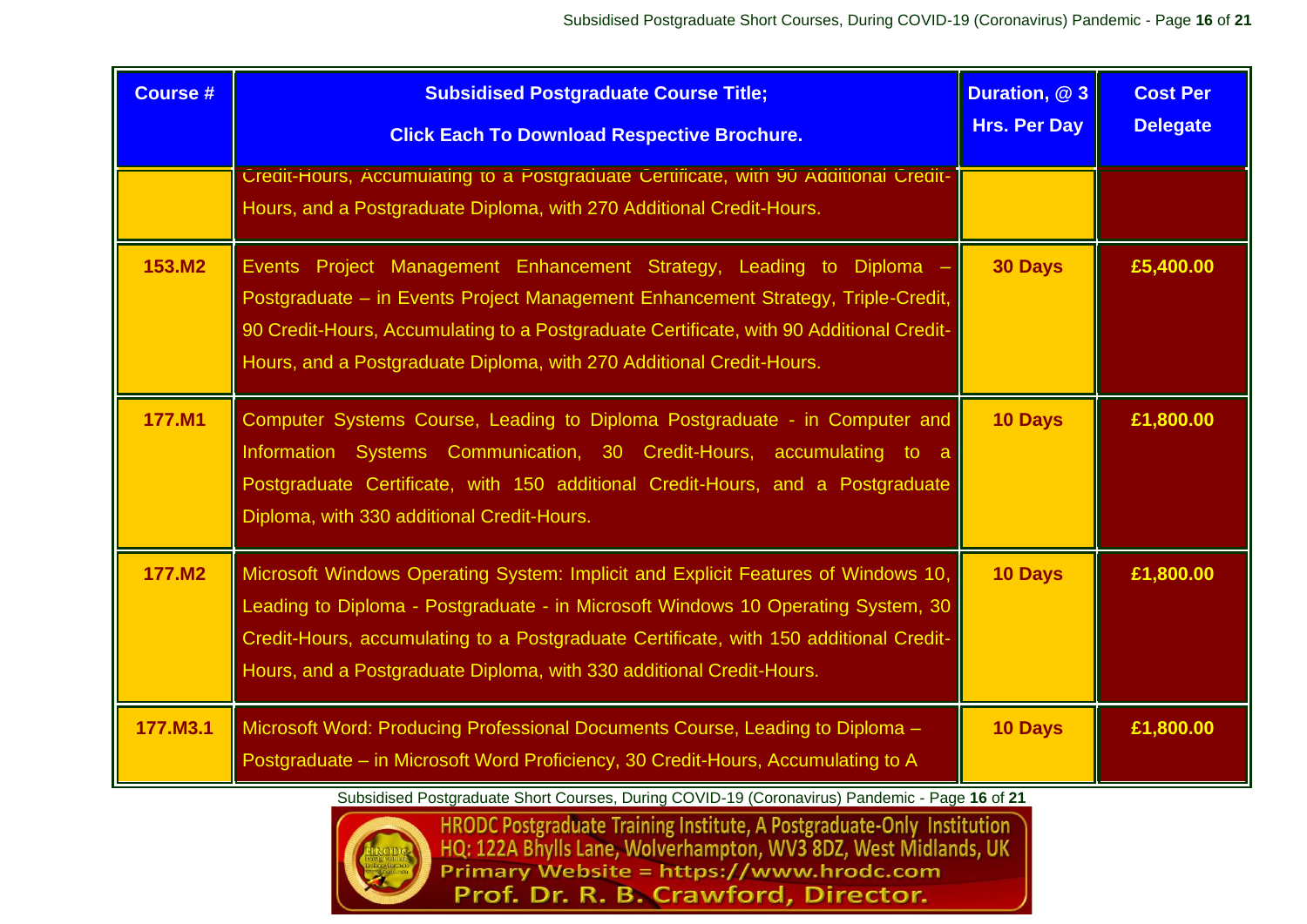| <b>Course #</b> | <b>Subsidised Postgraduate Course Title;</b><br><b>Click Each To Download Respective Brochure.</b>                                                                                                                                                                                                                         | Duration, @ 3<br><b>Hrs. Per Day</b> | <b>Cost Per</b><br><b>Delegate</b> |
|-----------------|----------------------------------------------------------------------------------------------------------------------------------------------------------------------------------------------------------------------------------------------------------------------------------------------------------------------------|--------------------------------------|------------------------------------|
|                 | Postgraduate Certificate, with 150 additional Credit-Hours, a Postgraduate Diploma,<br>with 330 additional Credit-Hours                                                                                                                                                                                                    |                                      |                                    |
| 177.M3.2        | Excel: Mastering the Implicit and Explicit Features of Microsoft Excel, Leading to<br>Diploma - Postgraduate - in Advanced Microsoft Excel, 30 Credit-Hours,<br>accumulating to a Postgraduate Certificate, with 150 additional Credit-Hours, and a<br>Postgraduate Diploma, with 330 additional Credit-Hours              | <b>10 Days</b>                       | £1,800.00                          |
| 177.M3.3        | Microsoft PowerPoint: Professionalising Presentations, Leading to Diploma -<br>Postgraduate - in Advanced PowerPoint Presentations, 30 Credit-Hours,<br>accumulating to a Postgraduate Certificate, with 150 additional Credit-Hours, and a<br>Postgraduate Diploma, with 330 additional Credit-Hours.                     | <b>10 Days</b>                       | £1,800.00                          |
| 177.M3.4        | Microsoft Access: Exploring Relational Database Systems Course, Leading to<br>Diploma – Postgraduate - in Microsoft Access Relational Database System, 30<br>Credit-Hours, accumulating to a Postgraduate Certificate, with 150 additional Credit-<br>Hours, and a Postgraduate Diploma, with 330 additional Credit-Hours. | <b>10 Days</b>                       | £1,800.00                          |
| 177.M3.5        | Microsoft Teams, Microsoft Skype, and Microsoft Outlook Course, Leading to Diploma<br>- Postgraduate - in The Management of Microsoft Teams, Microsoft Skype, and                                                                                                                                                          | <b>10 Days</b>                       | £1,800.00                          |



Subsidised Postgraduate Short Courses, During COVID-19 (Coronavirus) Pandemic - Page 17 of 21<br>
HRODC Postgraduate Training Institute, A Postgraduate-Only Institution<br>
HQ: 122A Bhylls Lane, Wolverhampton, WV3 8DZ, West Midl Prof. Dr. R. B. Crawford, Director.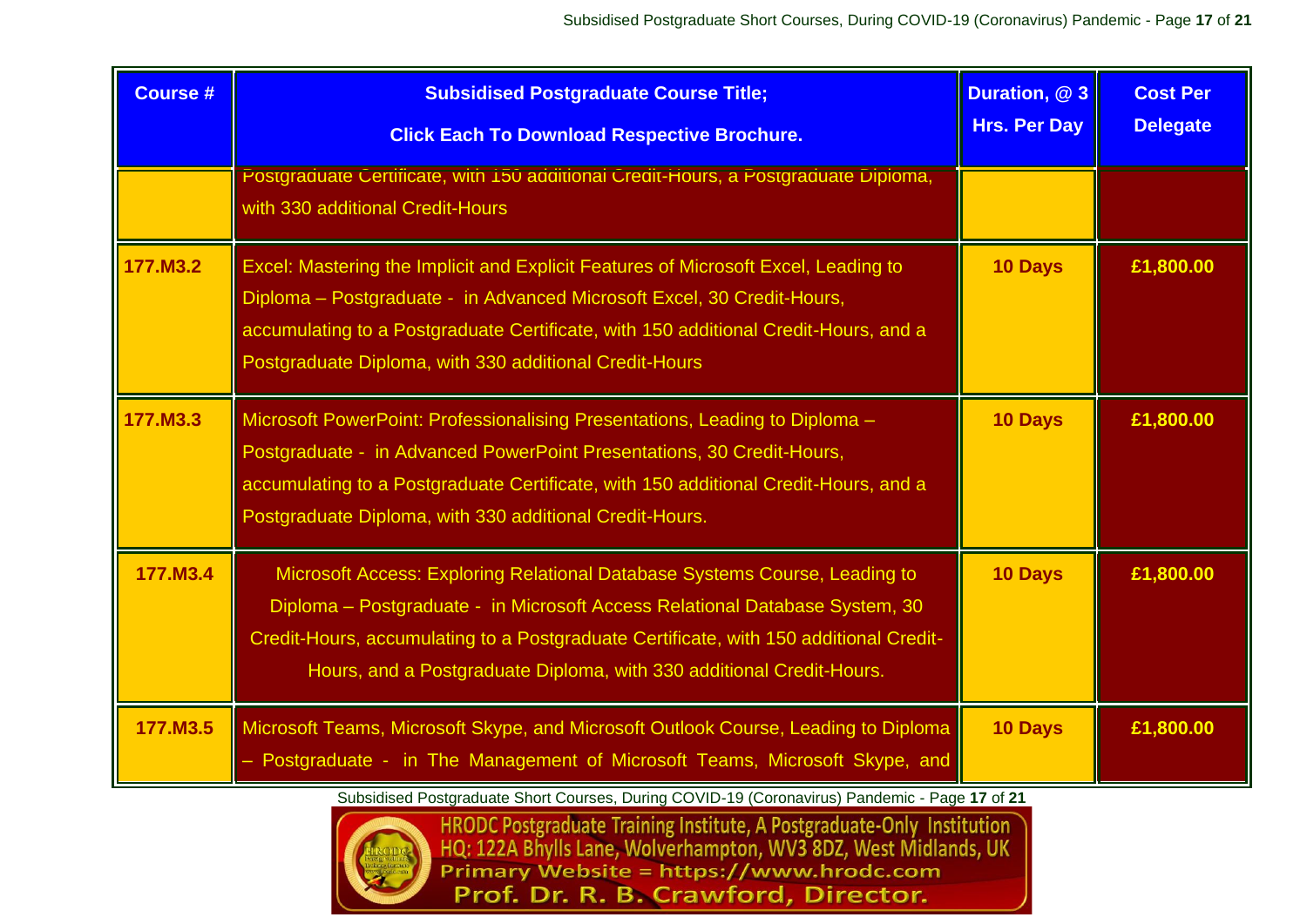| <b>Course #</b> | <b>Subsidised Postgraduate Course Title;</b><br><b>Click Each To Download Respective Brochure.</b>                                                                                                                                                                                                                                                                                     | Duration, @ 3<br><b>Hrs. Per Day</b> | <b>Cost Per</b><br><b>Delegate</b> |
|-----------------|----------------------------------------------------------------------------------------------------------------------------------------------------------------------------------------------------------------------------------------------------------------------------------------------------------------------------------------------------------------------------------------|--------------------------------------|------------------------------------|
|                 | Microsoft Outlook, 30 Credit-Hours, accumulating to a Postgraduate Certificate, with<br>150 additional Credit-Hours, and a Postgraduate Diploma, with 330 additional Credit-<br>Hours.                                                                                                                                                                                                 |                                      |                                    |
| 177.M3.6        | Microsoft Publisher: Perfecting Professional and Hobby Designs and Publications<br>Course, Leading to Diploma - Postgraduate - in Advanced Microsoft Publisher, 30<br>Credit-Hours, accumulating to a Postgraduate Certificate, with 150 additional Credit-<br>Hours, and a Postgraduate Diploma, with 330 additional Credit-Hours.                                                    | 10 Days                              | £1,800.00                          |
| 177. M4         | Computer Programming Essentials: Web Design Techniques and Applications (1),<br>Leading to Diploma - Postgraduate in Computer Programming Essentials: Web Design<br>Techniques and Applications (1), Double-Credit, 60 Credit-Hours, accumulating to a<br>Postgraduate Certificate, with 120 additional Credit-Hours, and a Postgraduate<br>Diploma, with 300 additional Credit-Hours. | 20 Days                              | £3,600.00                          |
| 237             | Warehouse Management, Material Handling, Storage and Logistics Operation Course,<br>Leading to Diploma - Postgraduate - in Warehouse Management, Material Handling,<br>Storage and Logistics Operation, Double-Credit, 60 Credit-Hours, accumulating to a                                                                                                                              | 20 Days                              | £3,600.00                          |



Subsidised Postgraduate Short Courses, During COVID-19 (Coronavirus) Pandemic - Page 18 of 21<br>HRODC Postgraduate Training Institute, A Postgraduate-Only Institution<br>HQ: 122A Bhylls Lane, Wolverhampton, WV3 8DZ, West Midlan Prof. Dr. R. B. Crawford, Director.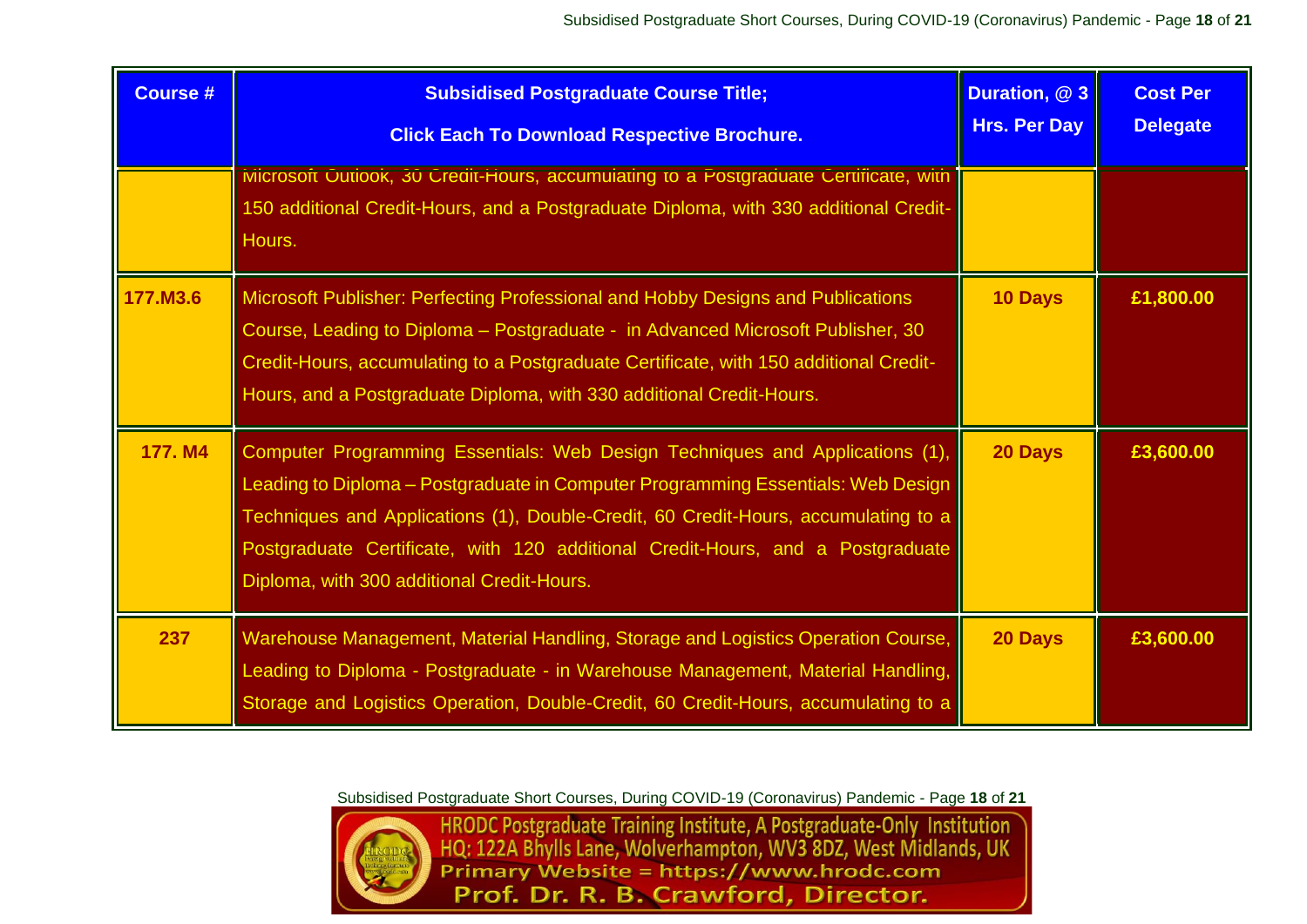| <b>Course #</b> | <b>Subsidised Postgraduate Course Title;</b><br><b>Click Each To Download Respective Brochure.</b>                                                                                                                                                                                                                                                                                                                                                   | Duration, @ 3<br><b>Hrs. Per Day</b> | <b>Cost Per</b><br><b>Delegate</b> |
|-----------------|------------------------------------------------------------------------------------------------------------------------------------------------------------------------------------------------------------------------------------------------------------------------------------------------------------------------------------------------------------------------------------------------------------------------------------------------------|--------------------------------------|------------------------------------|
|                 | Postgraduate Certificate, with 120 additional Credit-Hours, and a Postgraduate<br>Diploma, with 300 additional Credit-Hours.                                                                                                                                                                                                                                                                                                                         |                                      |                                    |
| 261             | Strategic and Operational Human Resource Management in an International Context<br>Course, Leading to Diploma - Postgraduate - in Strategic and Operational Human<br>Resource Management in an International Context, Double-Credit, accumulating to a<br>Postgraduate Certificate, with 120 additional Credit-Hours, and a Postgraduate<br>Diploma, with 330 additional Credit-Hours.                                                               | 20 Days                              | £3,600.00                          |
| 269             | Anti-Dumping, Anti-Subsidy and Trade in Services: Investigation, Determination,<br>Countervailing Measures, Sunset Review, Suspension and National Security Course,<br>Leading to Diploma - Postgraduate - in Anti-Dumping, Anti-Subsidy and Trade in<br>Services, Double-Credit, 60 Credit-Hours, accumulating to a Postgraduate Certificate,<br>with 120 additional Credit-Hours, and a Postgraduate Diploma, with 300 additional<br>Credit-Hours. | 20 Days                              | £3,600.00                          |
| 273             | Organisational Effectiveness Enhancement Strategy in a VUCA Environment:<br>Employing OD, AI, ML, DL, Robotics and SW, OT, PESTEL Analyses, Postgraduate<br>Short Course, Leading to Diploma Postgraduate in Organisational Effectiveness                                                                                                                                                                                                            | 20 Days                              | £3,600.00                          |

Subsidised Postgraduate Short Courses, During COVID-19 (Coronavirus) Pandemic - Page **19** of **21**



HRODC Postgraduate Training Institute, A Postgraduate-Only Institution<br>HQ: 122A Bhylls Lane, Wolverhampton, WV3 8DZ, West Midlands, UK<br>Primary Website = https://www.hrodc.com Prof. Dr. R. B. Crawford, Director.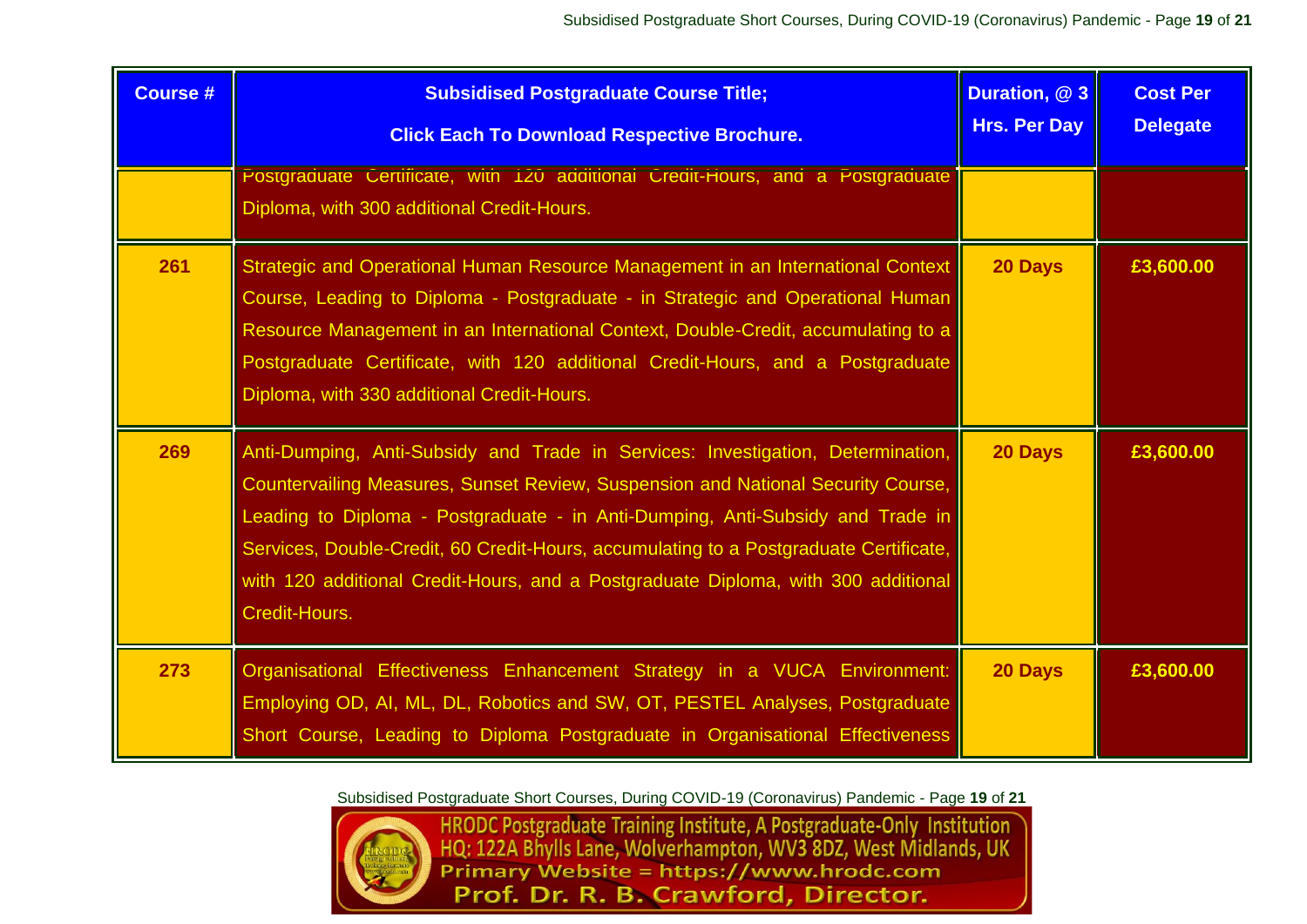| <b>Course #</b> | <b>Subsidised Postgraduate Course Title;</b>                                                                                                                                                                                                   | Duration, @ 3       | <b>Cost Per</b> |
|-----------------|------------------------------------------------------------------------------------------------------------------------------------------------------------------------------------------------------------------------------------------------|---------------------|-----------------|
|                 | <b>Click Each To Download Respective Brochure.</b>                                                                                                                                                                                             | <b>Hrs. Per Day</b> | <b>Delegate</b> |
|                 | <b>Enhancement Strategy Development and Implementation, Double-Credit, 60 Credit-</b><br>Hours, accumulating to a Postgraduate Certificate, with 120 additional Credit-Hours,<br>and a Postgraduate Diploma, with 300 additional Credit-Hours. |                     |                 |



Subsidised Postgraduate Short Courses, During COVID-19 (Coronavirus) Pandemic - Page 20 of 21<br>
HRODC Postgraduate Training Institute, A Postgraduate-Only Institution<br>
HQ: 122A Bhylls Lane, Wolverhampton, WV3 8DZ, West Midl